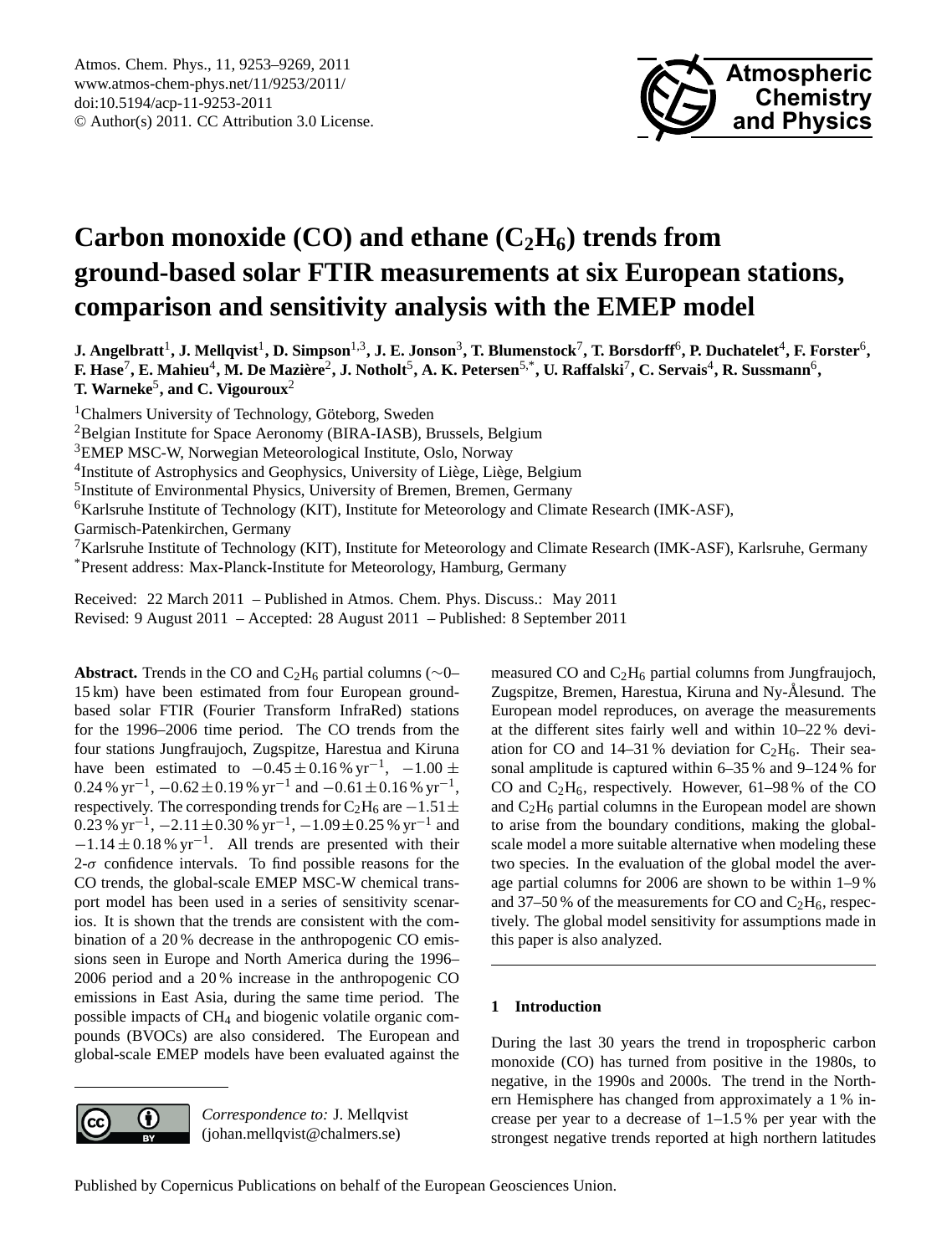(Khalil and Rasmussen, 1988, 1994; Novelli et al., 2003). In contrast, ethane  $(C_2H_6)$  has shown a constant negative trend in both the 1980s and 1990s of roughly 1–3 % per year (Rinsland et al., 1998; Mahieu et al., 1997).

These changes are important as tropospheric chemistry to a large extent is controlled by the hydroxyl (OH) radical, also often referred to as the detergent of the atmosphere. One of the main OH sinks is the reaction with CO (Crutzen et al., 1999). In this oxidation, the greenhouse gas carbon dioxide is formed but the reaction is also related to the formation or destruction of tropospheric ozone  $(O_3)$ , depending on the  $NO<sub>x</sub>$  concentrations in the ambient air.  $C<sub>2</sub>H<sub>6</sub>$  is the second most common organic trace gas in the troposphere after methane (CH4) and is, like CO, destroyed by the OH radical.  $C_2H_6$  has also shown to be a major route for the formation of peroxyacetyl nitrate (PAN) which acts as a  $NO<sub>x</sub>$  reservoir and thereby accelerates  $O_3$  formation in the troposphere (Blake and Rowland, 1986; Finlayson-Pitts and Pitts, 2000).

Trends in the concentration of CO and  $C_2H_6$  as seen from a particular location can result from both changes in emissions and changes in chemical production and loss processes. Observations alone cannot usually distinguish between these factors. In principal, chemical transport models (CTMs) can account for all the major processes affecting CO and  $C_2H_6$ , but such models are also limited by both inherent deficiencies and not least by the quality of the emissions data upon which such models rely.

The purpose of this paper is to make use of one such CTM to explore the trends seen in ground-based solar FTIR (Fourier Transform InfraRed) measurements of CO from four European stations. The model used is the globalscale model of the European Monitoring and Evaluation Programme developed by the Meteorological Synthesizing Centre – West (EMEP-MSC-W). The FTIR datasets used in this paper are compiled within the NDACC network (Network for the Detection of Atmospheric Composition Change, [http:](http://ndacc.org/) [//ndacc.org/\)](http://ndacc.org/) for which a wide range of atmospheric species is measured in the mid-infrared spectral region with highresolution spectrometers, generally since the early 1990s, and even the mid-1980s at Jungfraujoch. An important part of the current study is also to evaluate how well the EMEP model reproduces observed CO and to a lesser extent  $C_2H_6$ levels, both as an opportunity to evaluate this model using novel measurements, and to give confidence to the use of the model for such sensitivity analysis. It can be noted that many comparisons between CTMs and satellite and in situ measurements regarding CO have been performed but often with poor results, especially for the spring time maxima (Isaksen et al., 2009; Shindell et al., 2006).

## **2 Chemistry and sources of CO and C2H<sup>6</sup>**

CO concentrations in the atmosphere are affected by emissions and chemical formation. Primary emissions of CO result from incomplete combustion of carbon-containing fuels. In developed countries the major anthropogenic source is related to emissions from the transport sector (Finlayson-Pitts and Pitts, 2000). Natural CO sources include oxidation from organics, primarily from atmospheric methane and biogenic hydrocarbons (BVOC), and from biological processes in soils and ocean. An overview of the estimated global CO sources is presented in Table 1. In Table 1 it can be seen that the major source for CO is the natural one and that the anthropogenic source globally only contributes to approximately 15 % of the total yearly emissions. Almost all of the CO emissions from fossil fuel combustion and 2/3 of those from biomass burning are located in the Northern Hemisphere (Holloway et al., 2000). The CO source from oxidation of biogenic hydrocarbons is roughly equally divided between the hemispheres and that from methane oxidation is slightly larger in the Northern Hemisphere. The major CO sink is the reaction with the OH radical, seen in Reaction (1), accounting for 90–95 % of the total CO loss (Lelieveld et al., 2002). CO is also a key compound in the formation and destruction of tropospheric  $O_3$  depending on the background concentrations of  $NO<sub>x</sub>$  (Crutzen et al., 1999).

$$
CO + OH(+O2) \rightarrow HO2 + CO2
$$
 (R1)

In the Northern Hemisphere, Reaction (R1) is the dominant sink for OH, and even in polluted European boundary layers, CO accounts for a significant fraction of the OH loss (Simpson et al., 1995). The OH radical is produced from photodissociation of O<sub>3</sub> ( $\lambda \le 0.32 \,\mu$ m) and reaction with water vapor according to Reactions (R2) and (R3), respectively. Since the formation of the OH radical is strongly dependent of the amount of sunlight, the CO concentration shows a strong intra-annual behavior with low values in the summer and high in the winter.

 $O_3 + hv \rightarrow O_2 + O(^1D)$  $^{1}D)$  (R2)

$$
O(^{1}D) + H_{2}O \rightarrow 2OH \tag{R3}
$$

In Reaction (R3) only a small fraction (∼10 %) of the energetically excited oxygen atoms,  $O(^1D)$ , react with water molecules and produce OH, the others recombine with  $O_2$  to form  $O_3$  (Finlayson-Pitts and Pitts, 2000).

The main  $C_2H_6$  source is of anthropogenic origin and includes production and transport of fossil fuels and use of biofuel. Another important source is biomass burning (Xiao et al. 2008, Table 1). Xiao et al. (2008) also estimate the anthropogenic and biomass burning emissions in Europe to be 2.1 and <0.1 Tg yr<sup>-1</sup>, respectively. As much as 84 % of the  $C_2H_6$  sources are located in the Northern Hemisphere, with highest emissions in Asia followed by North America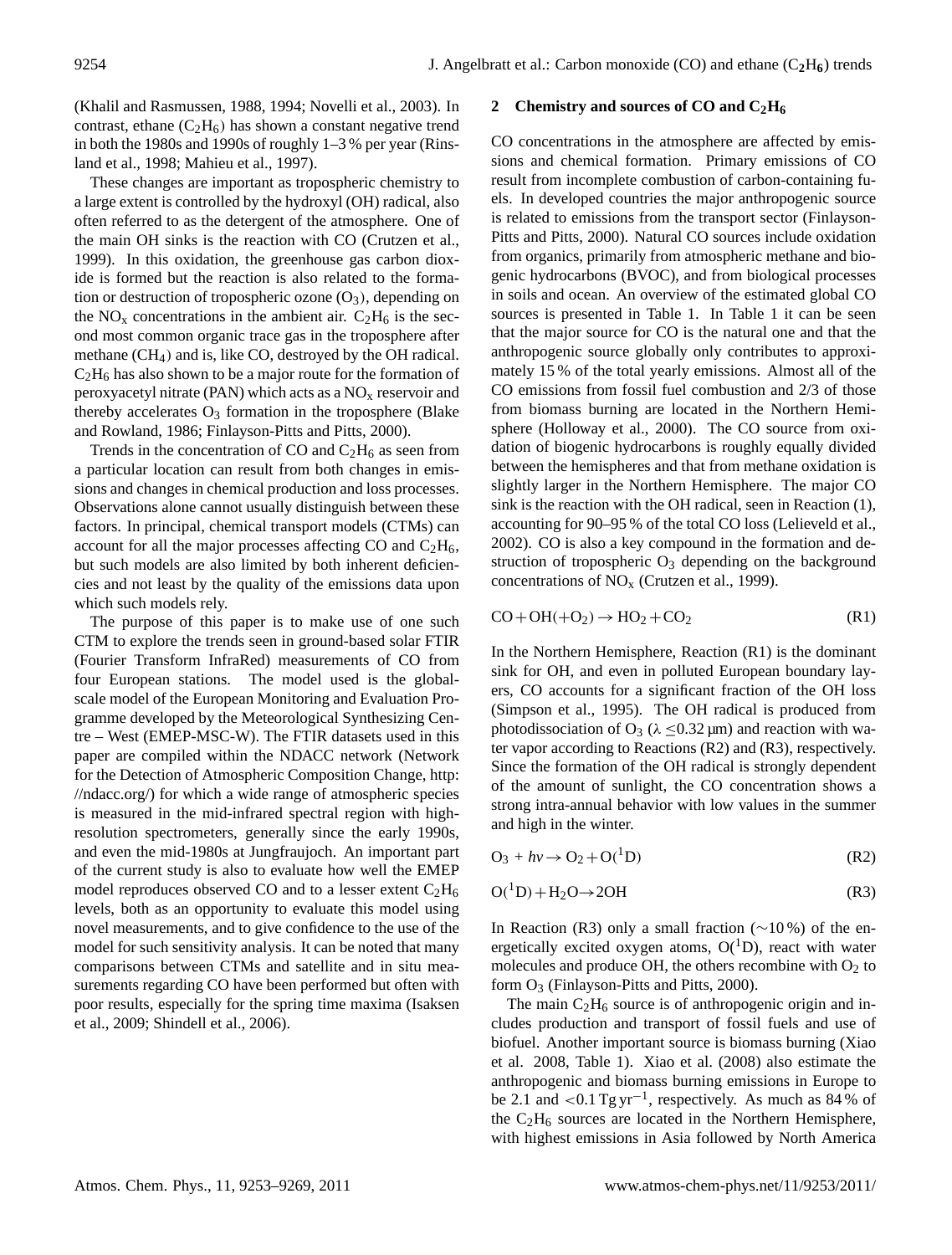**Table 1.** Global sources of CO and C<sub>2</sub>H<sub>6</sub> (Tg yr<sup>-1</sup> and % of total). CO data are from Holloway et al. (2000) and C<sub>2</sub>H<sub>6</sub> data are from Xiao et al. (2008).

| CO               | $C_2H_6$ |                  |                              |
|------------------|----------|------------------|------------------------------|
| $Tgyr^{-1}$      | %        | $Tgyr^{-1}$      | $\%$                         |
| 408 (130-893)    | 15.1     | $8.5(5-10.6)$    | 64.9                         |
| 621 (310-920)    | 23.1     | $3.3(1.3-6.4)$   | 25.2                         |
| 530 (290-683)    | 19.7     |                  |                              |
| 910 (722-1459)   | 33.8     |                  |                              |
| $225(0-756)$     | 8.4      | 1.3              | 9.9                          |
| 2694 (1452-4711) | 100      | $13.1(6.3-17.0)$ | 100                          |
|                  |          |                  | Not a source<br>Not a source |

∗ Including: combustion, production and transportation of fossil fuels and combustion of bio-fuels

**Table 2.** Ground-based solar FTIR stations participating in the EMEP model comparison with available time period and number of measurements for each species.

| <b>Station</b> | Latitude<br>$(^\circ N)$ | Longitude<br>$\rm ^{o}E$ | Altitude<br>(m a.s.l.) | Retrieval<br>code | Time period<br>of data | Number<br>CO | Number<br>$C_2H_6$ |
|----------------|--------------------------|--------------------------|------------------------|-------------------|------------------------|--------------|--------------------|
| Jungfraujoch   | 46.6                     | 8.0                      | 3580                   | SFIT <sub>2</sub> | 1996–2006              | 1146         | 1175               |
| Zugspitze      | 47.4                     | 11.0                     | 2960                   | SFIT <sub>2</sub> | 1996-2006              | 736          | 671                |
| <b>Bremen</b>  | 53.1                     | 8.1                      | 10                     | SFIT <sub>2</sub> | $2002 - 2006$          | 129          | 46                 |
| Harestua       | 60.2                     | 10.8                     | 600                    | SFIT <sub>2</sub> | 1996-2006              | 458          | 507                |
| Kiruna         | 67.8                     | 20.4                     | 420                    | <b>PROFFIT</b>    | 1996-2006              | 614          | 881                |
| Ny-Ålesund     | 78.6                     | 11.6                     | 10                     | SFIT <sub>2</sub> | 1996-2006              | 287          | 301                |

and Europe. The main sink, which causes up to 95 % of the  $C_2H_6$  removal, is the reaction with the OH radical in which the ethyl radical and water are formed, see Reaction (R4).

$$
C_2H_6 + OH \rightarrow C_2H_5 + H_2O \tag{R4}
$$

The ethyl radical is then transformed through a complicated pattern of oxidations and reductions and ultimately ends up as CO (Aikin et al., 1982).

## **3 FTIR measurements**

In this paper, FTIR partial column data of CO and  $C_2H_6$  from six European stations are used from the time period of 1996– 2006. Information regarding the FTIR stations can be found in Table 2.

A column is defined as the integrated amount of a species from the measurement station to a certain altitude, usually expressed as the number of molecules per unit area (molecules cm−<sup>2</sup> ). When retrieving data from solar FTIR measurements, a synthetic spectrum is calculated in a forward model in which the atmosphere is divided into discrete layers. To compute the synthetic spectrum, a priori vertical distributions, line parameters for the target and interfering gases, as well as temperature- and pressure profiles are needed. In the FTIR case line parameters from HI-TRAN are often used (Rothman et al., 2005). To account for the line broadening caused by the spectrometer, the instrument lineshape is included in the calculation. The synthetic spectrum is then compared with the measured one and the forward model parameters are adjusted in an iterative way until the modeled spectrum is sufficiently close to the measured one. This inverse process is an ill-posed problem that is solved in this paper with the Optimal Estimation Method (OEM) in which the final retrieved profile is a statistical weighted combination of an a priori profile of the target gas and the measurement (Rodgers, 2000). In order to use the OEM, uncertainties in the a priori profile and measurements have to be assumed/known. The partial column is obtained by multiplying the retrieved profile with a pressure profile and summing the result to the height of interest. The retrieval procedure is implemented in an algorithm called SFIT2 (Rinsland et al., 1998) which is used for all the participating stations except Kiruna, which uses PROFFIT (Hase et al., 2004). These two algorithms have shown to be within 1 % agreement (Hase et al., 2004; Duchatelet et al., 2010). The micro-windows used in the present retrievals are in the region from 2057 to 2159 cm<sup>-1</sup> for CO and from 2976 to 2977 cm<sup>-1</sup> for C<sub>2</sub>H<sub>6</sub>. For CO, the interfering species O<sub>3</sub>,  $H<sub>2</sub>O$ ,  $CO<sub>2</sub>$ ,  $N<sub>2</sub>O$  and OCS are fitted simultaneously, while  $CH_4$ ,  $O_3$  and  $H_2O$  are co-fitted in the  $C_2H_6$  window. The retrieval strategy used for CO and  $C_2H_6$  was developed within the UFTIR [\(http://www.nilu.no/uftir/\)](http://www.nilu.no/uftir/) project and are further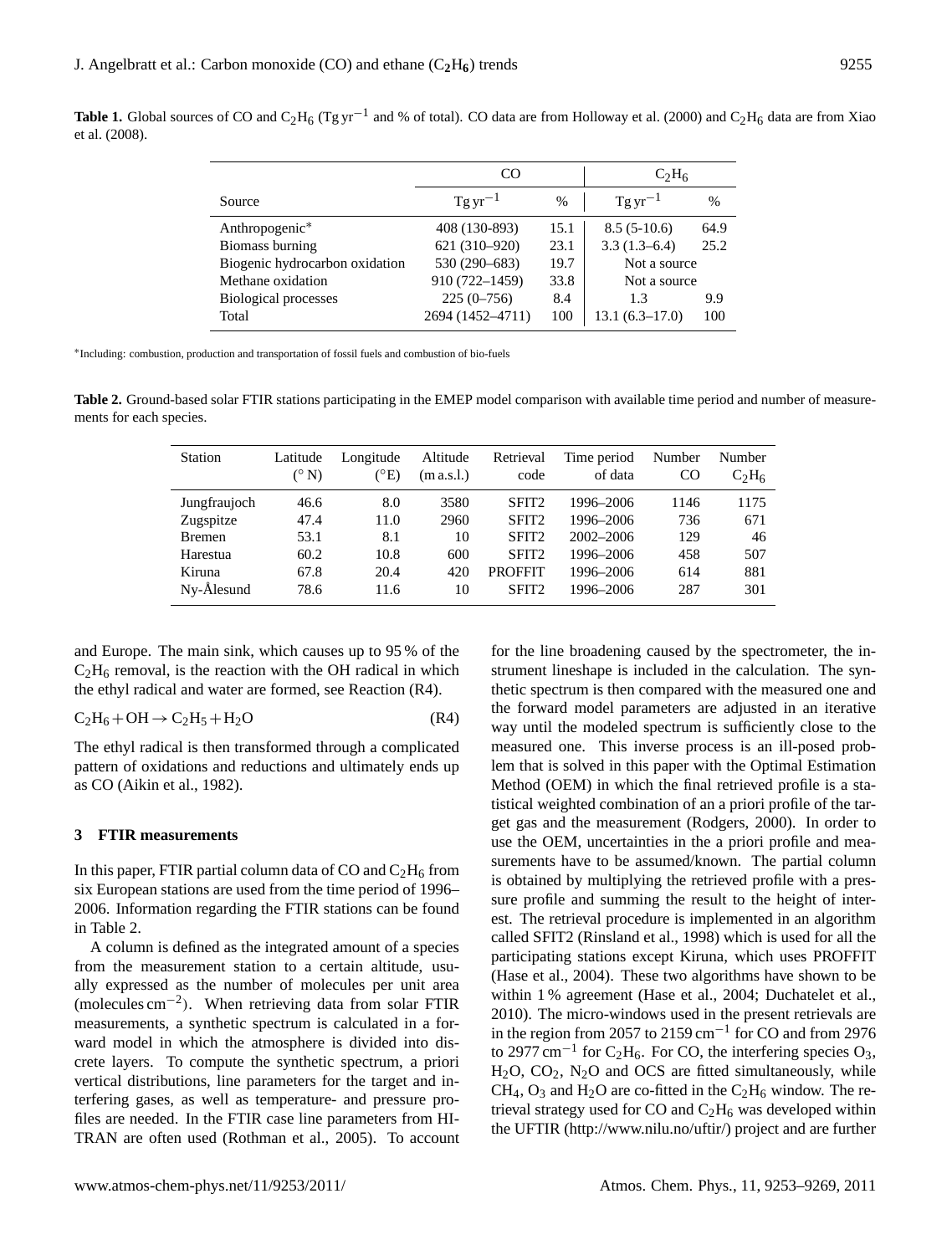described by De Maziere (2005) and Vigouroux et al. (2008). Error budgets of ground-based solar FTIR CO and  $C_2H_6$ measurements has been reported by Zhao et al. (2002) for two Japanese stations and by Rinsland et al. (2000, 2007) for Jungfraujoch and Kitt Peak. The reported total errors for CO are between 5.2% and 6.7% and for  $C_2H_6$  between 8.4 % and 8.9 %. The three papers have used the same microwindows, interfering species and retrieval algorithm (SFIT2) as in this paper but uses site specific a priori, pressure and temperature profiles. We conclude that the errors budgets from the references are applicable for the other stations used in this paper due to their varying altitude and latitude. The instrumental line shape, which is site specific, also affects the error. Although, the instrumental line shapes at all stations are monitored with gas cells measurements on a regular basis and the error is therefore assumed to be small. These measurement are retrieved with the LINEFIT program developed by Hase et al. (1999).

#### <span id="page-3-0"></span>**4 The EMEP model**

The European Monitoring and Evaluation Programme (EMEP, [www.emep.int\)](www.emep.int) started in 1977, a successful effort between almost all European countries to pool efforts in tackling the major environmental problem of the day, acid deposition. When the Convention on Long-range Transboundary Air Pollution (CLRTAP, [www.unece.org/env/lrtap\)](www.unece.org/env/lrtap) was established in 1979, EMEP became an integrated part of the Convention, and has since played an important part in the development of emission reductions scenarios, for both the Convention (now comprising 51 Parties, including USA and Canada) and the European Commission.

The EMEP chemical transport model (CTM) (Simpson et al., 2003a, 2010) is a development of the 3-D chemical transport model of Berge and Jakobsen (1998), extended with photo-oxidant chemistry (Simpson et al., 1995, 2003b; Andersson-Skold and Simpson, 1999) and the EQSAM gas/aerosol partitioning model (Metzger et al., 2002). Traditionally, this model has been run in a domain centered over Europe, but also covering large parts of the North Atlantic. The European-scale model has a resolution of about  $50 \times 50 \text{ km}^2$ , true at  $60°$  N polar stereographic projection, and extending vertically from ground level to the tropopause and the lower stratosphere (100 hPa). The model has undergone substantial development in recent years, and is now applied on scales ranging from local (ca. 5 km grid size, Vieno et al., 2010) to global (with 1 degree resolution, Jonson et al., 2010). The model presented in this paper uses version rv3.5, see Simpson et al. (2010). Both natural and anthropogenic emissions are included. The anthropogenic emissions are provided by most European countries on the  $50 \times 50 \text{ km}^2$ grid, otherwise derived from global databases or expert estimates. Biogenic emissions of isoprene in Europe are based on Guenther et al. (1993) and Simpson et al. (1999), driven by landcover for the appropriate grid. Emissions from forestfires are available as 8-day averages from the GFED (Global Emission Fire Database) database of van der Werf (2006). Unfortunately these data do not cover the full 1996–2006 period of our trend-runs, so we run the European-scale version of the model without forest fires, and evaluate their impact for 2006 with the global version.

For the global model, meteorological fields are derived from the European Centre for Medium Range Weather Forecasting Integrated Forecasting System (ECMWF-IFS) model [\(http://www.ecmwf.int/research/ifsdocs/\)](http://www.ecmwf.int/research/ifsdocs/). For the European scale, we here use the PARLAM-PS – a dedicated version of the HIRLAM (HIgh Resolution Limited Area Model) NWP, with parallel architecture (Källén, 1996; Lenschow and Tsyro, 2000). The performance of the EMEP model varies of course with the meteorological driver, but differences are modest for most pollutants, and affected mainly species subject to wet deposition or sensitive to near-surface dispersion, two factors that have little impact on column simulations of CO. Tarrason et al. (2008) discuss the differences in more detail, and Sect. 6 will present results from both European and global model versions for comparison.

When run at the European scale, initial and boundary values are required for the important long-lived pollutants, notably  $O_3$ , CH<sub>4</sub>, CO and some hydrocarbons including  $C_2H_6$ . Concentrations of  $O_3$  are most crucial to the model's photochemical calculations, and these are derived from climatological data of Logan et al. (1999), modified with a socalled Mace-Head correction to correct for observed monthly background  $O_3$  changes (Simpson et al., 2003c). CO and  $C_2H_6$  are specified as simple functions of latitude, altitude and time-of-year. The values were chosen to loosely reproduce observations from a number of studies (e.g. Derwent et al., 1998; Ehhalt et al., 1991; Emmons et al., 2000; Warneck, 2000) and the equations for the boundary condition calculations for CO and  $C_2H_6$  are presented in Eqs. (1) and (2).

$$
C_0 = C_{\text{mean}} + \Delta C \cdot \cos\left(2\pi \frac{(d_{\text{mm}} - d_{\text{max}})}{n_y}\right) \tag{1}
$$

The CO and  $C_2H_6$  concentrations at ground-level  $(C_0)$  are calculated as a function of the average concentration  $(C_{mean})$ , the amplitude ( $\Delta C$ ) and the phase where  $d_{mm}$  is the mid month number,  $d_{max}$  is the day at which  $C_0$  maximizes and  $n<sub>y</sub>$  is the number of days each year. Vertical (profile) concentrations are calculated according to Eq.  $(2)$ , where h is the height and  $H_z$  is the scale height with, 10 km used for  $C_2H_6$ and 25 km for CO.

$$
C_i(h) = C_0 \exp(-h/H_z)
$$
 (2)

The parameters used in Eqs. (1) and (2) can be found in Simpson et al. (2003c).

The European EMEP model has been compared with observations and trends in several studies. Jonson et al. (2006) examined trends in ground-level ozone, Simpson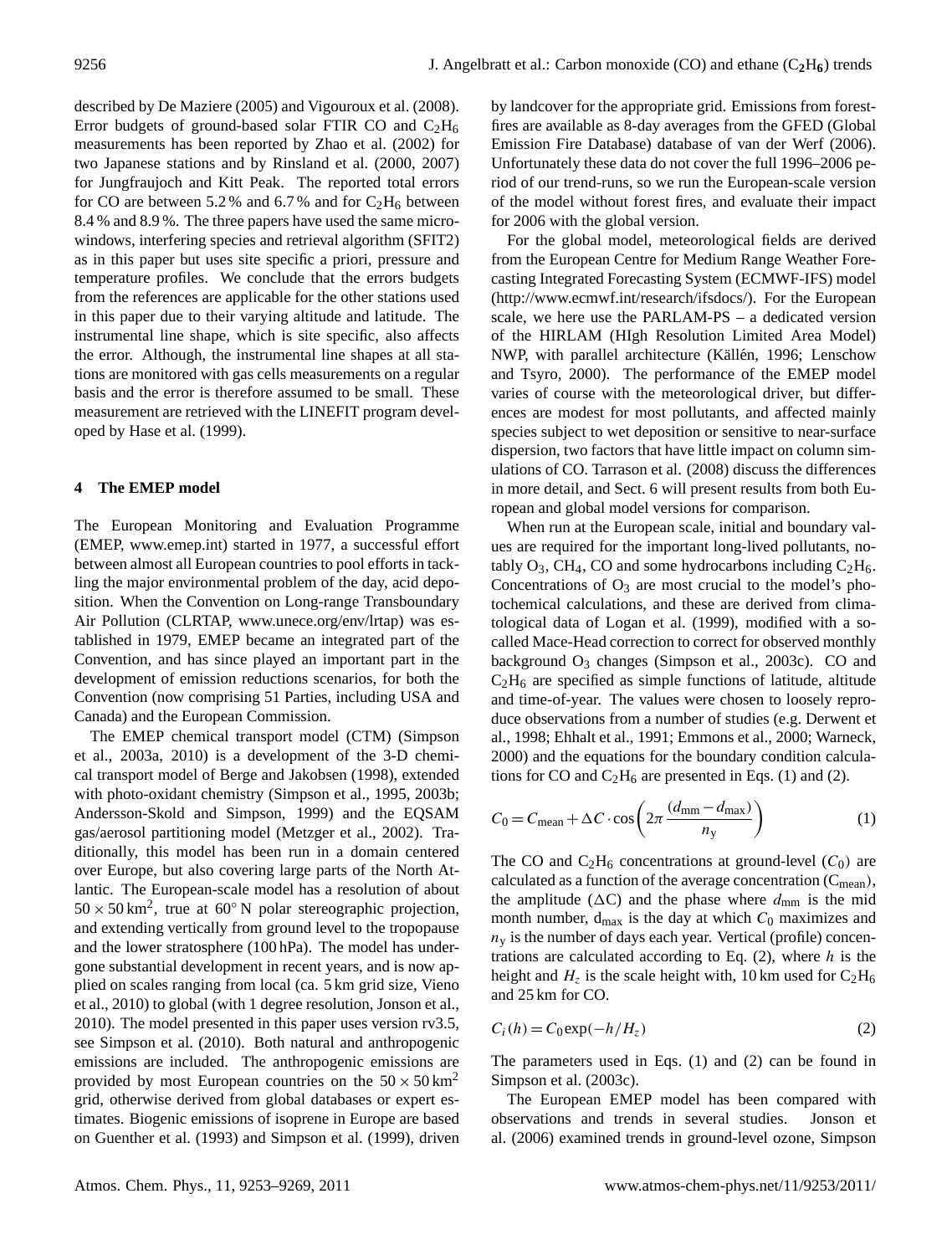et al. (2006) looked at deposition fluxes of sulphur and nitrogen, Fagerli et al. (2007) compared historical trends of sulphate, ammonium and elemental carbon against ice-core records in the Alps, and Fagerli and Aas (2008) examined trends in nitrogen compounds in air and precipitation from 1980–2003.

In recent years the EMEP model has been extended to run at the hemispheric and global scales. Indeed, calculated results with an earlier hemispheric version of the model have been uploaded to the HTAP database (Hemispheric Transport of Air Pollution, [www.htap.org\)](www.htap.org). More than 30 models have uploaded model calculations for the year 2001 on this database, with model intercomparisons and comparison with measurements reported in several studies (HTAP, 2007; Fiore et al., 2009; Shindell et al., 2008; Sanderson et al., 2008; Reidmiller et al., 2009; Jonson et al., 2010). In general the EMEP model performs well compared to the other models in the database for surface species and depositions. In the free troposphere the EMEP model tended to underpredict ozone in the summer months compared to other models and to measurements (Jonson et al., 2006). For tropospheric CO, the EMEP results were at the high end of the ensemble of the hemispheric CO calculations. Since this HTAP study, changes have been made to the advection scheme (in particular with the inclusion of a convection scheme for dealing with e.g. sub-grid cumulus clouds), and ozone levels in the free troposphere are now higher, and in much better agreement with measurements (Jonson et al., 2010). These revisions have also led to substantially lower CO in the free troposphere, and results should now be close to the TF HTAP ensemble mean. (Within TF HTAP a new set of model calculations are planned for 2012. The EMEP model will take part in this model intercomparison). As the convective scheme is such a new addition to the EMEP model, and such schemes are more uncertain (Stevenson et al., 2006), we run here versions with and without the scheme.

Concerning emissions and chemical species, it should be noted that there is a large difference between CO and  $C_2H_6$ in the model system. CO is a well-defined pollutant with its own emission databases. Such CO emissions data are thought to be fairly reliable over Europe and North America at least, although with larger uncertainties in other parts of the globe. On the other hand,  $C_2H_6$  is a compound whose emissions are not explicitly mapped within the EMEP model. Instead, emissions of non-methane volatile organic compounds (NMVOC) are available, distributed in 10 socalled SNAP sectors, with e.g. SNAP4 representing production processes, SNAP5 extraction and distribution of fossilfuels, SNAP7 representing motor vehicles, etc. For each of these SNAP categories we have a default speciation profile, in which the percentage of  $C_2H_6$  is specified. This profile is largely based upon emissions data from the UK however (Passant, 2002), and its validity in other areas is questionable. As  $C_2H_6$  has very particular emission sources which will not be captured by such a simple percentage-contribution system, e.g. from gas-leakage, it is actually unlikely that the model's emission inventory for this compound is of sufficient quality to derive a meaningful trend analysis. Further, the model's  $C_2H_6$  is actually a surrogate compound, representing not just real  $C_2H_6$  but also some other low-reactivity compounds. For these reasons we will present the FTIR trends of CO and  $C_2H_6$ , but concentrate on the modeled trends of CO.

# **5 Method**

The European-scale version of the EMEP model is first run over the time-period 1996–2006. These runs are intended to firstly evaluate the model's CO and (to a lesser extent)  $C_2H_6$  fields, and secondly to determine the extent to which the changes in emissions and chemistry over the European domain can account for changes observed in the FTIR network. The global-scale EMEP model is essentially the same as the European-scale model, but not so dependent on initial and external boundary conditions, and driven by a different meteorological driver. As well as accounting for intercontinental transport, the global model is also able to account for recirculation of those air masses from Europe which pass beyond the boundaries of the European model. A comparison of the global model against FTIR measurements and the European model is also performed. The global-scale model is then used in a series of sensitivity scenarios to investigate possible cause for the CO trends seen in the FTIR measurements. The model versions and sensitivity scenarios are summarized in Table 3.

## <span id="page-4-0"></span>**5.1 Calculations of partial columns**

Since both the European and global-scale EMEP model domains only extend up to 100 hPa, whereas the FTIR data extends throughout the whole atmosphere, partial columns from the FTIR measurements have to be derived for comparability. The partial columns consist of the tropospheric columns and those parts of the stratospheric columns that are below 100 hPa. These are simply calculated by subtracting the average part of the total columns above 100 hPa from the total columns. The averages are based on the retrieved FTIR profiles from Harestua and Jungfraujoch in the CO case and Harestua in the  $C_2H_6$  case. The CO average is 6.1 ± 2.2 × 10<sup>16</sup> molecules cm<sup>-2</sup> and the C<sub>2</sub>H<sub>6</sub> average is 5.0 ± 2.2 × 10<sup>14</sup> molecules cm<sup>-2</sup>, corresponding to ~3–6 % and ∼2 % of the total columns for each species, respectively. The uncertainties are presented on a  $2-\sigma$  level. FTIR partial columns, in this case above 12 km, have earlier been reported to be at most 10 % and 7 % of the total column for CO and  $C_2H_6$ , respectively (Zhao et al., 2002).

The EMEP model data was obtained from discrete constant layers for both the European and global-scale models. To adjust the model to the actual altitude of the FTIR measurement stations, a linear interpolation, based on the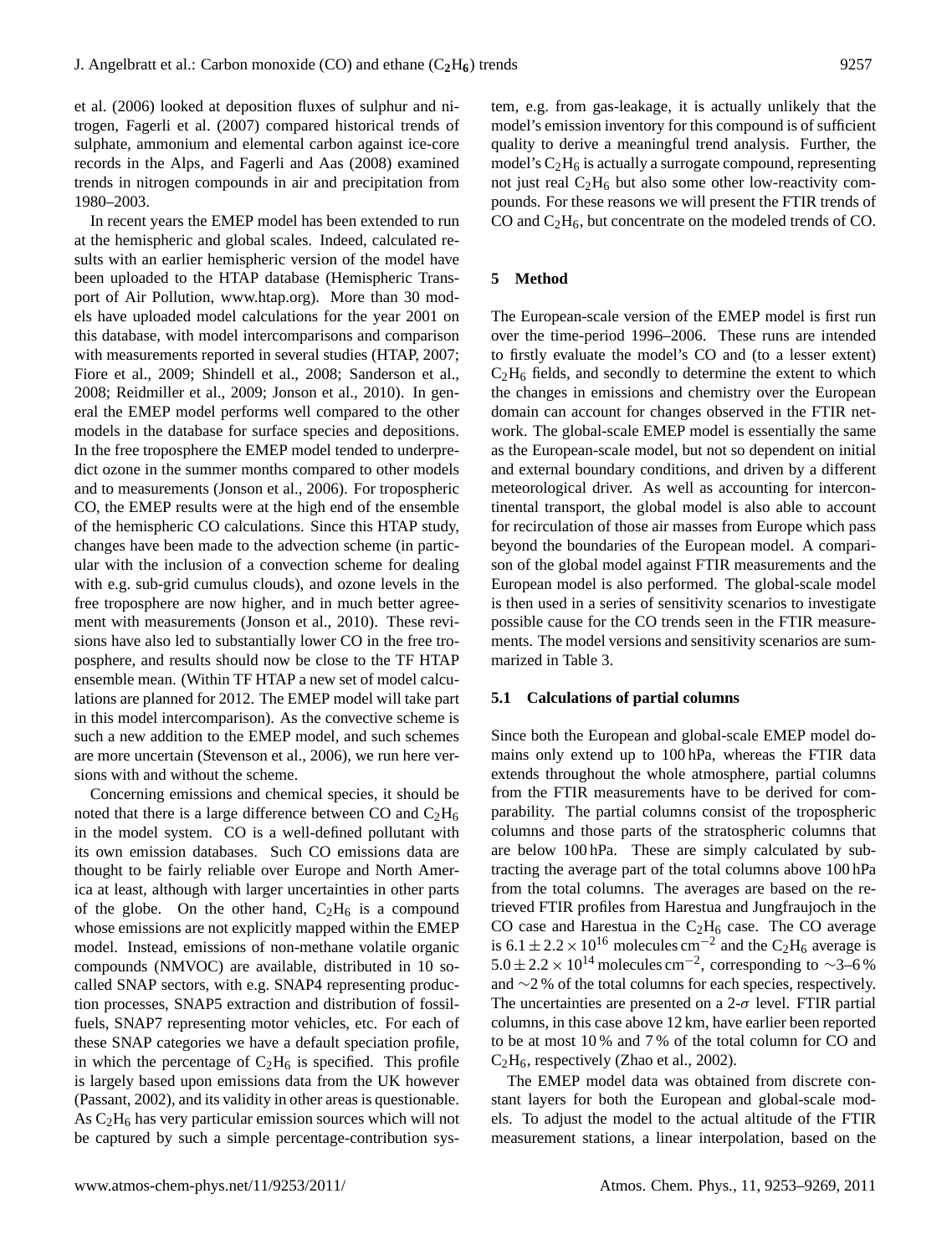| <b>EMEP</b> model versions                            | Short name            |
|-------------------------------------------------------|-----------------------|
| European model                                        | E                     |
| Global model                                          | G                     |
| Global model with convection                          | Gc.                   |
| As Gc but with forest fire module                     | Geff                  |
| Sensitivity scenarios (based on the Gc model version) | Short name            |
| 20% reduction of European anthropogenic CO            | GeEUR <sub>20</sub>   |
| 20% reduction of North American anthropogenic CO      | GcNA <sub>20</sub>    |
| 20% increase of East Asian anthropogenic CO           | GcEA20                |
| 20% reduction of all European emissions               | GcEURAll20            |
| 20% reduction of all North American emissions         | GcNAAll20             |
| 20 % increase of all East Asian emissions             | GcEAAll20             |
| $0.2^{\circ}$ C increase of the global temperature    | GcT0.2                |
| 1.2 % increase of global $CH4$                        | GcCH <sub>4</sub> 1.2 |
| 100% reduction of North American BVOC                 | Genobvoe              |

**Table 3.** EMEP model versions and sensitivity scenarios used in this paper.

difference between the station altitude and average topographical altitude in the grid area used by the EMEP model, was applied. Fagerli et al. (2007) discussed this issue in more detail, but for this exercise, the simple height-based interpolation is assumed to be sufficient for the model evaluation. The trend sensitivity study is not affected by the model baseline, i.e. the interpolation, since it is based on relative changes.

## **5.2 Trends and tracers**

The FTIR trends are estimated with a method developed by Angelbratt et al. (2011). The method is based on multiple linear regressions where other data such as surface pressure and total column of hydrogen fluoride (HF) are used to reduce the variability in the FTIR time series and thereby explain part of the atmospheric dynamics resulting, for example, from tropopause changes or from the presence of the polar vortex. The model also contains a function that captures the seasonal fluctuations and the linear trend. Trends are estimated from the EMEP model by using simple linear regression. When estimating confidence intervals for the trends both of the above-mentioned methods assume that the residuals (data minus trend model) are normal distributed, are free from auto-correlation and have equal variance around zero. The method of confidence interval on individual regression coefficients described in Montgomery et al. (2008) is used. Trends are not estimated for Bremen due to the short time series and Ny-Ålesund due to the lack of measurements during winter.

Tracers for CO and  $C_2H_6$  have been introduced into the EMEP model, in order to track concentrations originating from the boundary and initial conditions (BICs). Tracers are lost to OH using the same rates as for CO and  $C_2H_6$ , but the tracers do not influence the chemical simulations. Thus, at the start of the simulation the modeled concentrations of CO and  $C_2H_6$  are identical to their tracer counterparts. As the simulation proceeds, emissions and chemical production and loss affect the real species, but the tracers respond only to advection and chemical loss. As the European-scale model has a limited spatial domain it can be heavily influenced by BICs, so that the tracer concentrations frequently amount to a large percentage of the real concentrations. The global-scale model is mainly influenced at the start of the simulation (see Sect. [6\)](#page-8-0).

## **5.3 Sensitivity analysis for CO trends**

To find possible causes for the estimated CO trends in the FTIR dataset, see Sect. [6.1.2,](#page-8-1) a series of sensitivity scenarios are tested in the global-scale model; the scenarios are summarized in Table 3 and are described in detail below. As a baseline-simulation we use the standard model, with convection, but without forest fires (Gc) and all the sensitivity scenarios are compared with this simulation. The scenarios have been chosen to loosely represent known emission changes or climate effects and the mass balance is schematically described in Eq.  $(3)$ , where P represents the production terms and D the destruction of CO in Tg yr<sup>-1</sup>. In this paper, PAnthropogenic is defined as the CO emissions, mainly from combustion in industrial processes and the transport and energy sector while forest fires, savannah and agricultural waste burning are included in the  $P_{\text{Biomassburning}}$  term. The PCH<sub>4</sub>oxidation and P<sub>BVOCoxidation</sub> are defined as the formation of CO from the oxidation of these species with the OH radical. CO can also be formed in biological processes in soils and oceans and these comprise the  $P_{\text{Biological}}$  term in Eq. (3). The main sink of CO is the reaction with the OH radical and thereby the destruction term  $D_{OH}$ .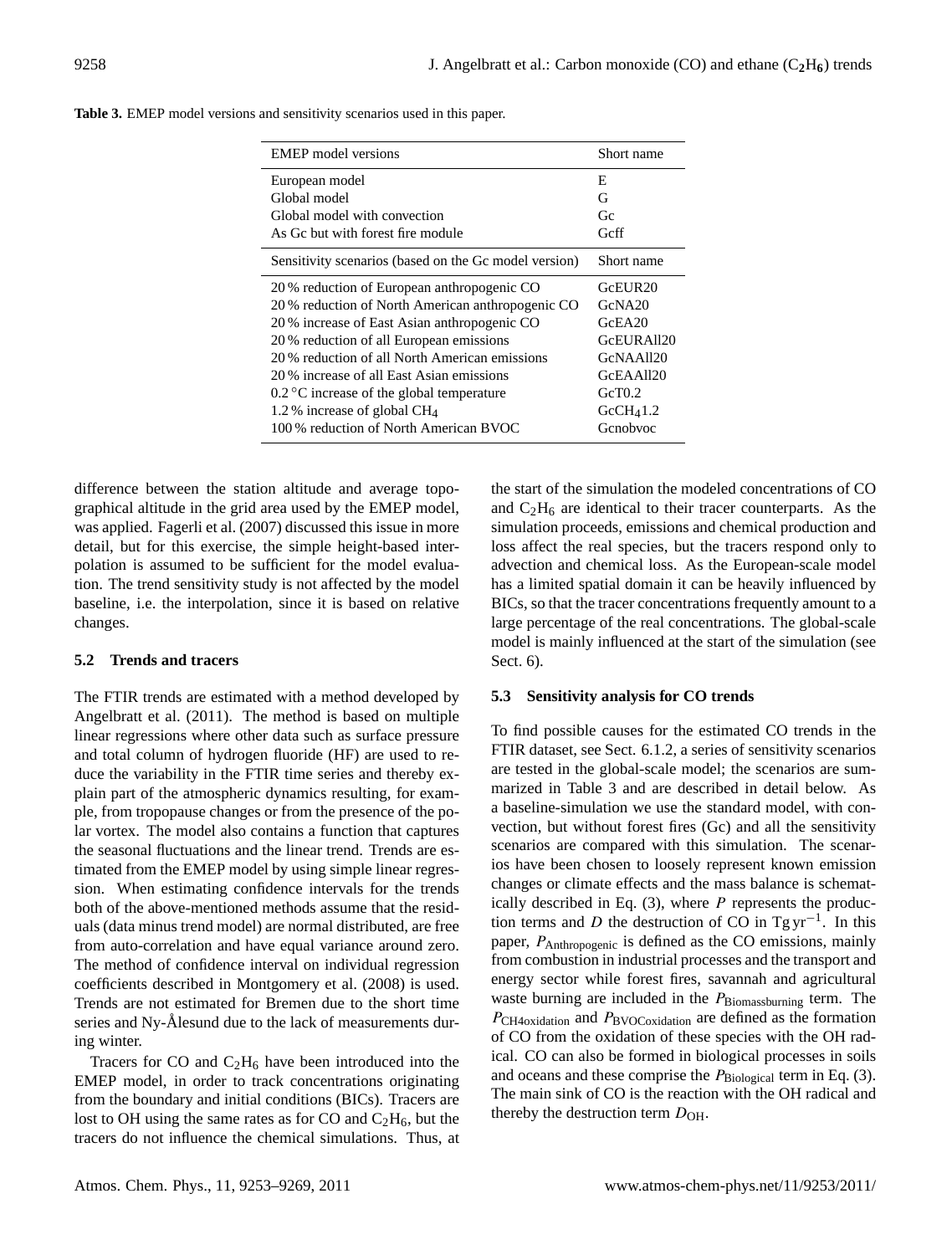$$
+ PCH4 oxidation + PBVOCoxidation
$$
  
+ 
$$
PBiological - DOH
$$
 (3)

In the first two scenarios a reduction of anthropogenic CO emissions by 20 % in Europe and North American are tested (GcEUR20 and GcNA20) and this corresponds to a decrease per year of ∼2 % during the 11-year period of 1996–2006 for which the FTIR measurements are taken. In Monks et al. (2009) and the EDGAR database v. 4.0 (2009) the anthropogenic CO emissions in Europe have been shown to decrease by 1.7%  $yr^{-1}$  to 4.5%  $yr^{-1}$  and the North American emissions have been show to decrease by 2.1 %  $yr^{-1}$  to 3.7 %  $yr^{-1}$ , where the trends are based on data from the late 1990s and early 2000. The reported emission reductions for both continents indicate that our reduction of 2%  $yr^{-1}$  is a reasonable value to use in the two sensitivity scenarios. Further, we have decided to use a reduction in the lower range for both of the scenarios so the change in the modeled CO partial columns is not overestimated.

Unlike North America and Europe, many countries in Asia have increased their CO emissions during the last decades. In the third scenario (GcEA20) we investigate how a 20 % increase in the East Asian anthropogenic CO emissions is affecting the CO trends seen in Europe. We define East Asia as China and Japan, and for model simulations use the same area as defined by Fiore et al. (2009). According to Monks et al. (2009), China has increased its CO emissions by approximately 15 % from 1996 to 2003 where the years after 2000 shows the strongest increase. Data from the EDGAR emission database v.4.0 (EDGAR, 2009) show a 24 % increase for China and a 4 % decrease for Japan from the 1996 to 2005 time period. The reported emission data from China and Japan indicate that a 20 % increase during the 1996–2006 period is a reasonable assumption.

In scenarios four and five, GcEurAll20 and GcNAAll20, the emissions from all anthropogenic sources  $(CO, NO<sub>x</sub>,$ NMVOC,  $SO_x$ , and NH<sub>3</sub>) are reduced by 20% for Europe and North America (again using the Fiore et al. (2009) domain definitions). Since both CO and the other species have decreased, these scenarios illustrate more realistic situations where the chemical interactions between the species are included in the simulation. Scenario six corresponds to a 20 % increase for the same species as in four and five but for East Asia (GcEAAll20).

In scenario seven the global surface temperature as used in the BVOC calculations are increased by  $0.2 \degree$ C (GcT0.2). According to Hansen et al. (2006) the global temperature has approximately increased by 0.2 ◦C over the study period presented in this paper and since the BVOC emissions are strongly temperature dependent, such emissions should also have increased.

In the last sensitivity scenario  $(GcCH<sub>4</sub>1.2)$  it is investigated how the partial columns of CO are affected by the methane (CH4) concentrations. Both surface concentration and total column measurements of  $CH<sub>4</sub>$  have been shown to increase from 1996 to 1999 and thereafter flatten out towards a zero trend for the rest of the studied period (Dlugokencky et al., 2009; Angelbratt et al., 2011). The average increase over the first three years was  $0.4\%$  yr<sup>-1</sup>. A proper modeling assessment of these CH<sub>4</sub> changes would need to run over many years because of the lifetime of CH<sup>4</sup> (∼10 years) (Fiore et al., 2009). Here we make a first order approximation and calculate the effect of a single 1.2%  $yr^{-1}$  emission change calculated over one year (2006).

## **5.4 Uncertainty analysis**

A number of other tests have been conducted with the global model, which explores the importance of some model assumptions. As noted in the introduction, the convection routine is new to the EMEP model and optional. Although convection is unquestionably important to atmospheric transport, the parameterization of this in models is also quite uncertain (Stevenson et al., 2006). For this reason we have run a model version (G, Table 3) without convection. A second test with the global model is the introduction of forest-fire emissions. Although such emissions should in principal be part of a default model run, we only have 8-day average emissions. Thus, when comparing with daily FTIR data, we have chosen to omit these data from the baseline-case, but in test Gcff forest-fire emissions are added for comparison. As discussed in Sect. 5.1 (Fagerli et al., 2007), model results are derived as an interpolation between discrete model layers, and some uncertainty is associated with this procedure. Two tests (Gchigh, Gc-low, Table 3) are conducted in which the model results are taken from model-layers higher than, or lower than, this default. The uncertainty in the derived partial columns, Sect. [5.1,](#page-4-0) is investigated in two tests, FTIR-high and FTIRlow. Finally, we have conducted one more, extreme, test of the BVOC emissions, namely setting all such emissions to zero (Gcnobvoc). This test is designed purely to explore the magnitude of CO associated with BVOC emissions. Such emissions are in fact one of the most uncertain inputs to the CTMs, at least over North America and Europe where other emissions are known with reasonable accuracy, and according to Granier et al. (2000), BVOC contribute up to 18 % of the global budget of CO. Simpson et al. (1999) estimated a factor 2–3 uncertainty for European isoprene emissions (and much worse for other BVOC), and Warneke et al. (2010) found factor of two differences between two BVOC inventories in the United States, with measurement-based data unable to distinguish which was best.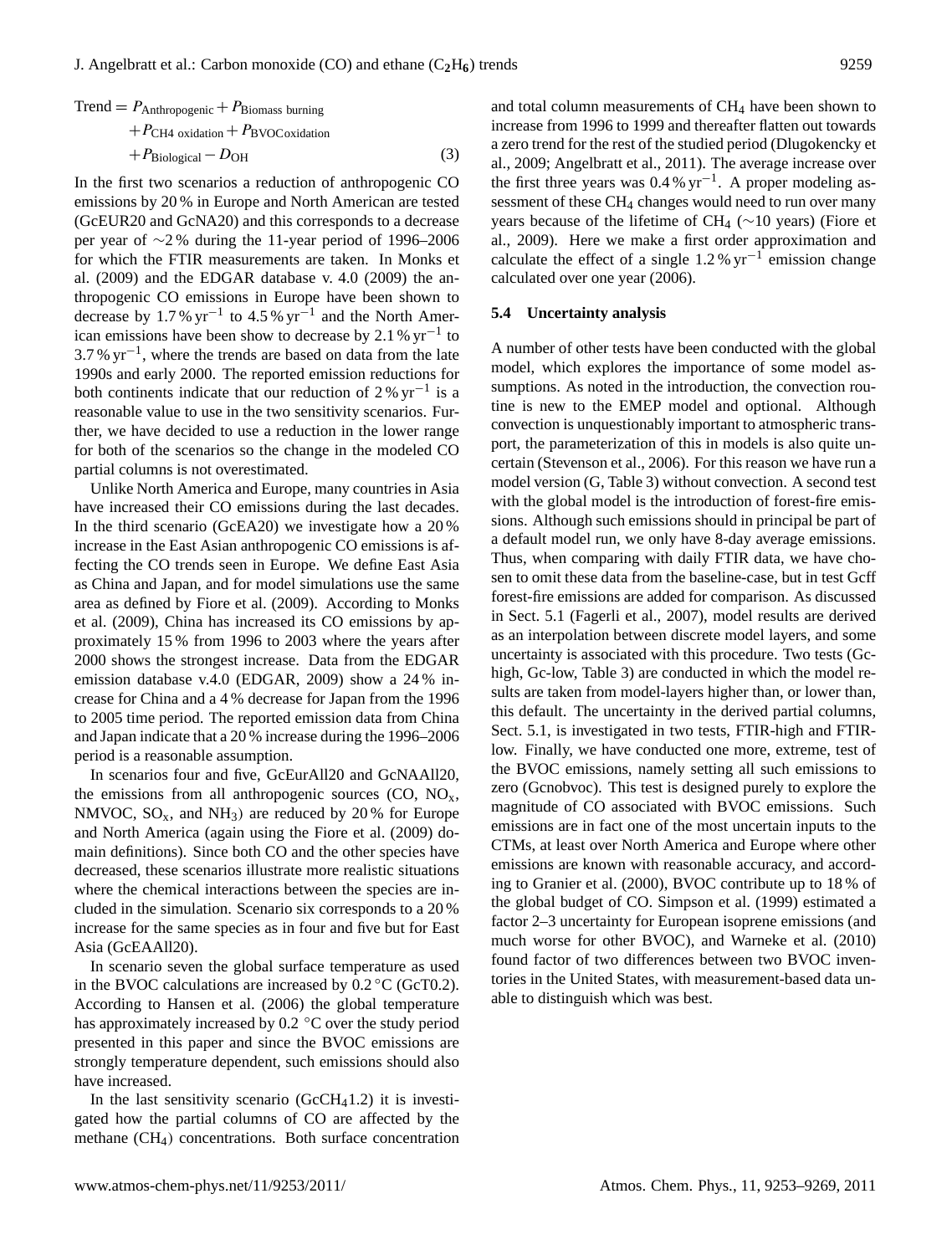

Fig. 1. CO comparison between European EMEP model (E) and FTIR measurements. The measurements are marked as dots and the model is marked as a solid green line. The difference between measurements and model is marked as a red solid line.



Fig. 2. As in Fig. 1 but for  $C_2H_6$ .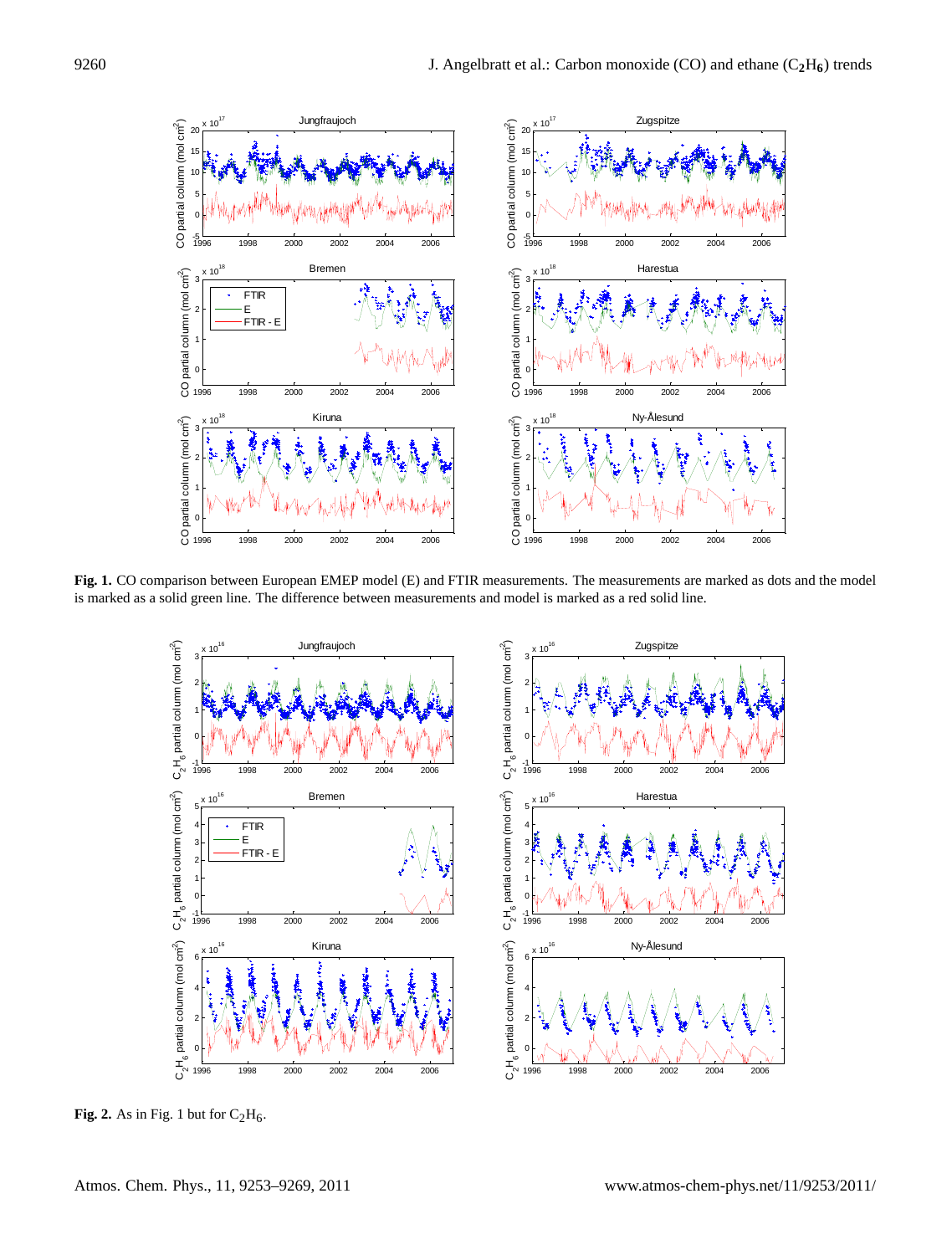|               | CO    |             |     |                                                                      |          | $C_2H_6$ |                                              |             |      |       |          |      |
|---------------|-------|-------------|-----|----------------------------------------------------------------------|----------|----------|----------------------------------------------|-------------|------|-------|----------|------|
|               |       |             |     | (molecules cm <sup><math>-2</math></sup> $\times$ 10 <sup>17</sup> ) |          |          | (molecules $\text{cm}^{-2} \times 10^{15}$ ) |             |      |       |          |      |
|               |       | <b>FTIR</b> |     |                                                                      | Е        |          |                                              | <b>FTIR</b> |      |       | E        |      |
|               | $\mu$ | $\sigma$    | A   | $\mu$                                                                | $\sigma$ | A        | $\mu$                                        | $\sigma$    | A    | $\mu$ | $\sigma$ | A    |
| Jungfraujoch  | 11.1  | 1.6         | 1.4 | 10.0                                                                 | 1.9      | 1.9      | 10.7                                         | 2.7         | 2.5  | 12.5  | 4.7      | 5.6  |
| Zugspitze     | 12.6  | 1.8         | 1.6 | 11.0                                                                 | 2.1      | 2.0      | 12.5                                         | 3.0         | 2.9  | 14.2  | 5.2      | 6.3  |
| <b>Bremen</b> | 21.5  | 3.5         | 2.9 | 18.1                                                                 | 3.6      | 3.5      | 17.6                                         | 5.1         | 5.1  | 22.6  | 10.0     | 10.4 |
| Harestua      | 21.0  | 3.0         | 3.1 | 17.8                                                                 | 3.1      | 3.3      | 23.4                                         | 6.4         | 7.1  | 25.8  | 7.8      | 9.5  |
| Kiruna        | 21.2  | 3.5         | 3.2 | 17.0                                                                 | 3.5      | 3.4      | 30.6                                         | 11.4        | 11.0 | 24.2  | 9.3      | 10.0 |
| Ny-Ålesund    | 20.6  | 4.0         | 3.8 | 16.3                                                                 | 2.9      | 3.3      | 18.4                                         | 5.5         | 6.0  | 24.1  | 8.2      | 9.7  |

**Table 4.** Average values  $(\mu)$ , standard deviations  $(\sigma)$  and seasonal amplitudes (A) from the FTIR measurements and European-scale model (E). A is the difference between the average values of March and April and July to September.

**Table 5.** Average  $(\mu)$  and standard deviation  $(\sigma)$  contribution from the boundary conditions (BIC) for the European-scale EMEP model, expressed in percent (%).

|               | ററ    |      | $C_2H_6$ |          |  |
|---------------|-------|------|----------|----------|--|
|               | $\mu$ | σ    | $\mu$    | $\sigma$ |  |
| Jungfraujoch  | 65.8  | 18.4 | 76.2     | 14.8     |  |
| Zugspitze     | 61.4  | 15.6 | 74.4     | 12.6     |  |
| <b>Bremen</b> | 60.8  | 15.5 | 71.2     | 14.3     |  |
| Harstua       | 72.5  | 14.8 | 78.5     | 14.1     |  |
| Kiruna        | 87.6  | 12.5 | 91.8     | 9.7      |  |
| Ny-Ålesund    | 96.6  | 5.1  | 98.2     | 3.6      |  |

# <span id="page-8-0"></span>**6 Results and discussion**

## **6.1 European model 1996–2006**

## **6.1.1 Average partial column and seasonal amplitude**

The comparison of the European-scale model with the CO and  $C_2H_6$  FTIR measurements is presented in Figs. 1 and 2, respectively. In general, strong similarities between the model and measurements can be seen for both species. To quantify the differences, average values, standard deviations and seasonal amplitudes are calculated for the two species, and are presented in Table 4. Compared to the low-level sites, the Alpine stations have a lower average partial column and seasonal amplitude due to their high altitude since a large part of the partial column is located below the station.

As noted in Sect. [4,](#page-3-0) the European-scale model uses climatological (monthly) BICs for CO and  $C_2H_6$ , and these values strongly determine the model's concentrations, and hence are responsible for much of the good agreement. The BIC influence is quantified by tracers and those are presented in Table 5, where it can be seen that columns at the modeled stations close to the model horizontal boundary are dominated by the BICs, while columns at the stations further away from the boundary include more information generated within the model. It can also be seen that more information is from the BICs for  $C_2H_6$  than for CO.

A clear difference in CO between the model and the measurements can be seen in the years 1998 and 2002/2003 for most of the stations and this is particularly visible at Jungfraujoch and Kiruna in 1998. For  $C_2H_6$  these differences are not so clear although they can be seen for example at Jungfraujoch and Kiruna in 1998. During these two time periods, large scale forest fires were present in North America and Russia and the CO contributions to the atmosphere were captured by the FTIR measurements (Yurganov et al., 2004, 2005). As noted in Sect. [4,](#page-3-0) forest fire emissions were not available at consistent time-resolution over the 11 years of this study, and so were omitted from the Europeanscale calculations. Furthermore, and probably most importantly, the model domain does not include North America and non-European parts of Russia and is hence highly dependent on the lateral boundary conditions.

Compared to the measurements, the model shows a slight phase shift for all the participating stations regarding CO and  $C_2H_6$ . For CO, the model tends to overestimate the seasonal amplitude and underestimate the average partial column. For  $C_2H_6$ , on the other hand, the model overestimates both the average partial column and seasonal amplitude and deviates from the FTIR data by as much as a factor of two. For both species, the model captures the inter-station variability quite well for both the average partial columns and the seasonal amplitudes. Although  $C_2H_6$  has much less importance for EMEP modeling purposes (usually aimed at boundary layer ozone, or acidification and health issues) than CO, these results suggest a need to modify the global boundary conditions for the European EMEP model, and to re-evaluate the emission inventories for this compound.

# <span id="page-8-1"></span>**6.1.2 Trends**

All FTIR stations show significant negative CO trends on the 2- $\sigma$  level, as presented in Table 6. For the 1996 to 2006 time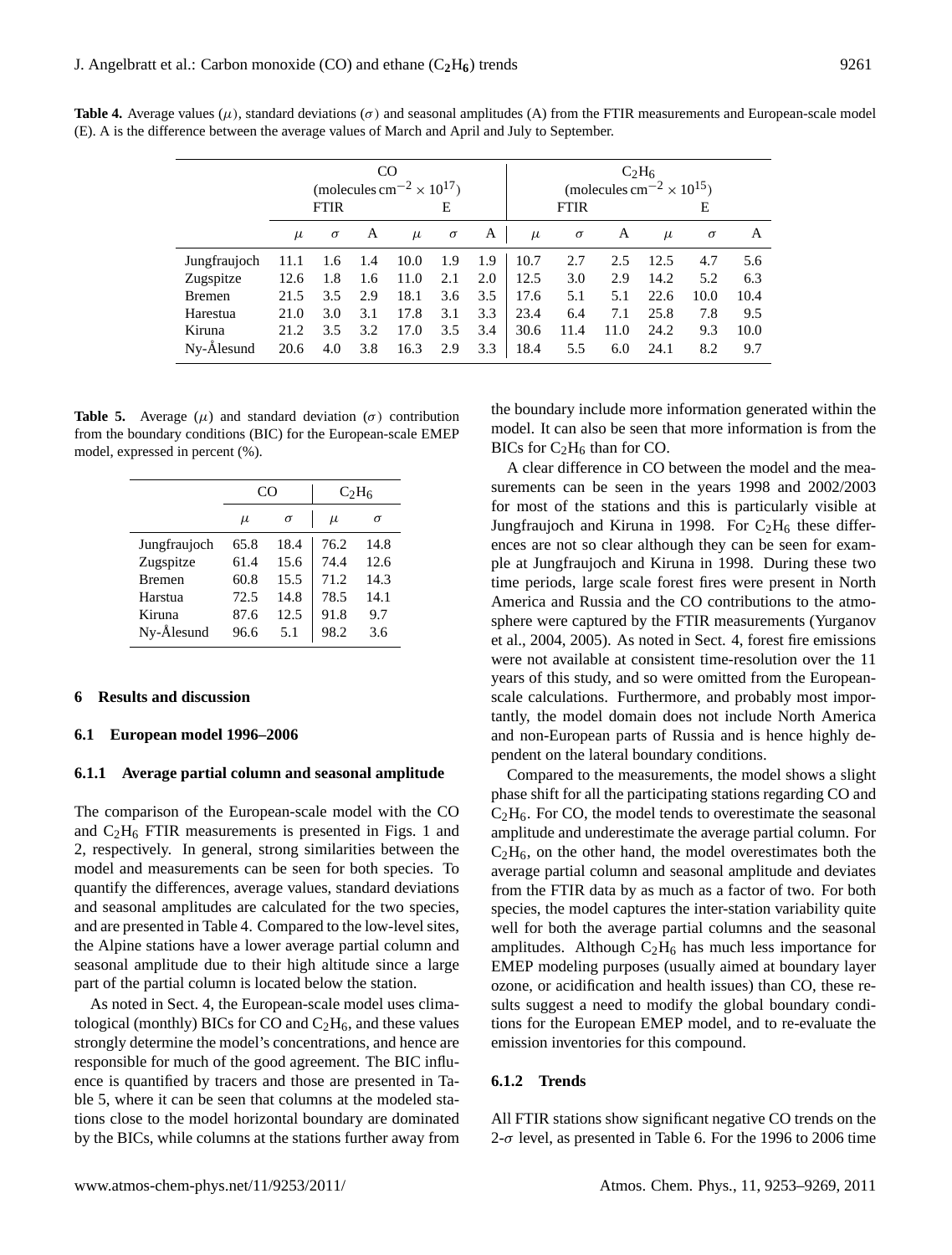**Table 6.** Linear trends estimated from the partial columns (below 100 hPa) of CO and  $C_2H_6$  from FTIR measurements. The trends are presented with their  $2-\sigma$  confidence intervals and used the average value of 2001 as reference.

| <b>Station</b> | Time period | <b>FTIR</b> trends<br>$(\% \text{ yr}^{-1})$ |                  |  |
|----------------|-------------|----------------------------------------------|------------------|--|
|                |             | CO                                           | $C_2H_6$         |  |
| Jungfraujoch   | 1996-2006   | $-0.45 \pm 0.16$                             | $-1.51 \pm 0.23$ |  |
| Jungfraujoch   | 1998-2006   | $-1.32 \pm 0.20$                             | $-2.14 \pm 0.29$ |  |
| Zugspitze*     | 1996-2006   | $-1.00 \pm 0.24$                             | $-2.11 \pm 0.30$ |  |
| Zugspitze      | 1998-2006   | $-1.16 \pm 0.26$                             | $-2.25 \pm 0.35$ |  |
| Harestua       | 1996-2006   | $-0.62 \pm 0.19$                             | $-1.09 \pm 0.25$ |  |
| Kiruna         | 1996-2006   | $-0.61 \pm 0.16$                             | $-1.15 \pm 0.18$ |  |

<sup>∗</sup> No CO data is available for Zugspitze from September 1996 to June 1997.

period, Harestua and Kiruna are in close agreement to each other while the trends at Jungfraujoch and Zugspitze deviate more than expected, given their close geographical and altitude location. Compared to Jungfraujoch, Zugspitze has very few measurements in 1996 and 1997; this together with the unusually high values in 1998 and 1999 is probably one of the reasons for the strong negative trend at Zugspitze. The explanation is strengthened by the estimated trends from the 1998 to 2006 time period, where the trends are in much closer agreement for the two stations. Earlier, Zhao et al. (2002) have reported CO trends for the time period 1995–2000 of  $-2.1 \pm 0.2$ % yr<sup>-1</sup> from FTIR tropospheric columns measured at two Japanese stations. Novelli et al. (2003) have reported an average trend from 1991-2001 for the Northern Hemisphere, from a network of flask sample measurements, of  $-0.92 \pm 0.15$  % yr<sup>-1</sup>. Gardiner et al. (2008) have reported insignificant FTIR total column trends for Europe of  $-0.1 \pm 0.46$ % yr<sup>-1</sup> to  $-0.58 \pm 0.69$ % yr<sup>-1</sup>, this based on data from 1995–2004. Gilge et al. (2010) have reported in situ trends for the time period of 1996–2007 for Jungfraujoch and 1995–2002 for Zugspitze of roughly  $-2.1 \pm 0.7$ % yr<sup>-1</sup>. The earlier reported trends and the ones presented in this paper indicate the presence of a negative trend in the Northern Hemisphere, although with a magnitude depending on the geographical location of the measurement station, the covered time period and the type of measurement.

Significant negative  $C_2H_6$  trends are estimated for all FTIR stations, see Table 6. The trends are stronger compared to those of CO and vary from  $-2.25 \pm 0.35$  % yr<sup>-1</sup> to  $-1.09 \pm 0.25$ % yr<sup>-1</sup>. Again Harestua and Kiruna are in close agreement and Jungfraujoch and Zugspitze differ despite their proximity. To the author's knowledge, very few trend estimations have been performed for C<sub>2</sub>H<sub>6</sub>. Except the negative trends of 1.20  $\pm$  0.35 % yr<sup>-1</sup> and  $2.70 \pm 0.30$  % yr<sup>-1</sup> given in Rinsland et al. (1998) and Mahieu et al. (1997), the trends in this paper could be

**Table 7.** Average values  $(\mu)$  from March to December for the FTIR measurements, global-scale (Gc) model and European-scale (E) model. January and February data are excluded from the  $\mu$  values because of the strong influence from the initital conditions in the global model.

|               | (mol cm <sup><math>-2</math></sup> $\times$ 10 <sup>18</sup> ) | $CO \mu$ |     |      | $C_2H_6\mu$<br>(mol cm <sup>-2</sup> $\times$ 10 <sup>15</sup> ) |      |
|---------------|----------------------------------------------------------------|----------|-----|------|------------------------------------------------------------------|------|
|               | <b>FTIR</b>                                                    | Gc       | E   | FTIR | Gc                                                               | Е    |
| Jungfraujoch  | 1.0                                                            | 1.0      | 1.1 | 12.4 | 7.5                                                              | 9.8  |
| Zugspitze     | 1.1                                                            | 1.2      | 1.2 | 14.2 | 9.0                                                              | 11.6 |
| <b>Bremen</b> | 1.8                                                            | 1.7      | 2.0 | 21.9 | 11.0                                                             | 16.9 |
| Harestua      | 1.6                                                            | 1.6      | 1.9 | 21.9 | 12.9                                                             | 18.9 |
| Kiruna        | 1.6                                                            | 1.6      | 2.0 | 23.3 | 13.6                                                             | 27.9 |
| Ny-Ålesund    | 1.8                                                            | 1.7      | 2.1 | 29.9 | 17.7                                                             | 21.9 |

compared with the solar FTIR trends from 1995 to 2004 of:  $-0.63 \pm 0.37$  % yr<sup>-1</sup> from Kiruna,  $-0.65 \pm 0.32$  % yr<sup>-1</sup> for Harestua,  $-1.14 \pm 0.60$  % yr<sup>-1</sup> for Zugspitze and  $-1.05 \pm 0.35$ % yr<sup>-1</sup> for Jungfraujoch, presented by Gardiner et al. (2008).

No significant trends for CO and  $C_2H_6$  have been found in the European-scale EMEP model. Since the model boundary conditions do not contain any trend components and most of the information at each station comes from the boundary conditions, see Table 5, we conclude that the model domain is too small for detecting trends from species with a lifetime as long as two months. To model a more realistic alternative regarding CO trends, the global-scale model will be used in Sect. 6.2.2.

## **6.2 Global model 2006**

## **6.2.1 Evaluation of global-scale model**

The comparison of the global and European-scale model with the FTIR measurements for 2006 is presented in Figs. 3 and 4 for CO and  $C_2H_6$ , respectively. The average values for each station and species are presented in Table 7.

The global-scale model reproduces the FTIR data slightly better than the European model for the partial columns of CO at all participating stations. The biggest difference is at the stations located at higher latitudes where the European model tends to overestimate the partial columns while the global model is in good agreement with the measurements. The overestimation by the European model at high latitudes is probably due to the high influence from the boundary conditions at these locations. Both the global and European model have problems reproducing the partial columns of  $C_2H_6$ . The global model significantly underestimates the partial columns at all stations and for some by as much as a factor of two. The European model also underestimates the partial column but not as much as the global model.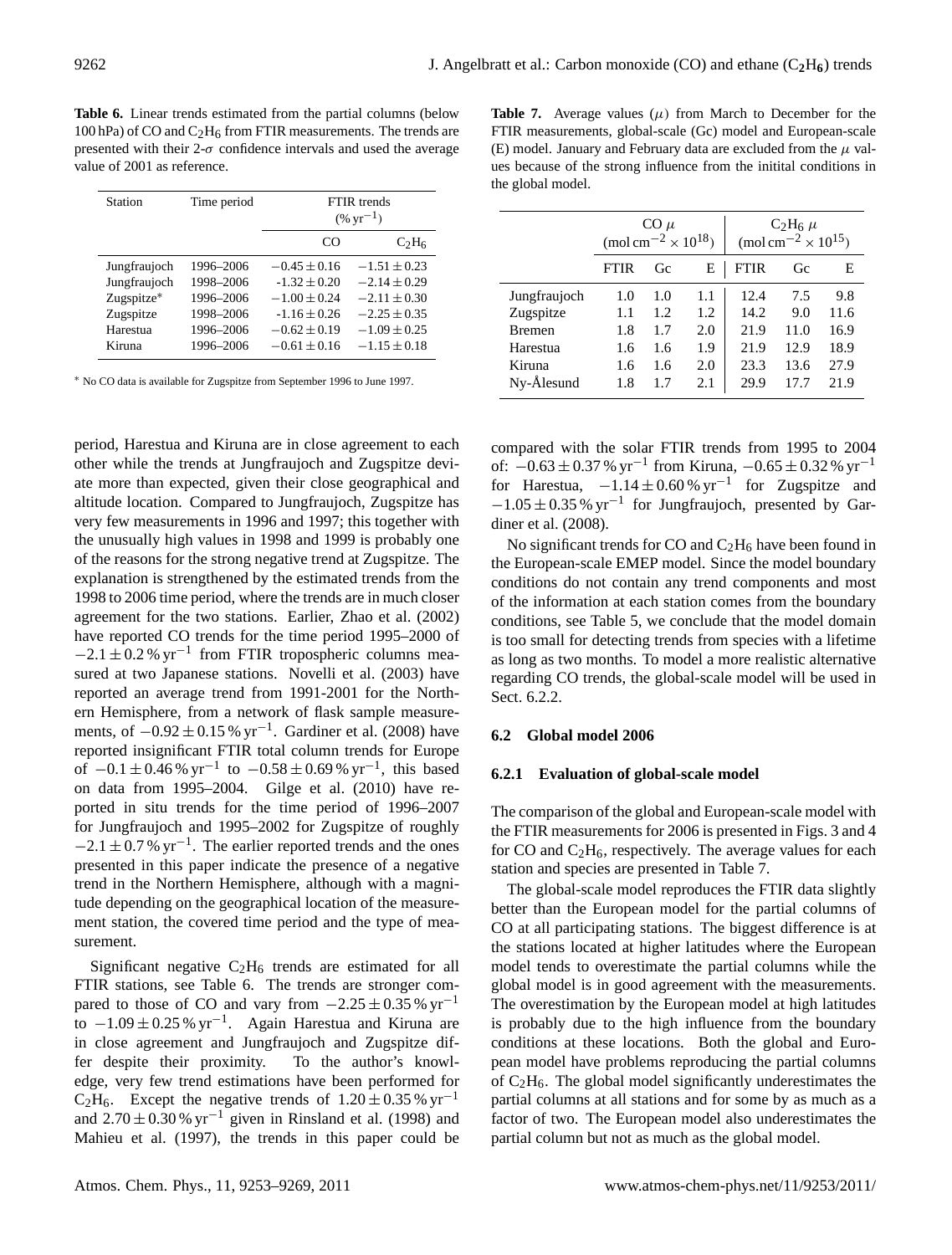

Fig. 3. CO partial columns of 2006 derived from the global (Gc) and European-scale (E) model. The FTIR and tracer calculations for the initial conditions which corresponds well to the CO and  $C_2H_6$  lifetimes of 2–3 months (Finlayson-Pitts and Pitts, 2000). Gc model is also shown. The x-axis present months where zero refers to 1 of January. The first months are highly influenced by the model



**Fig. 4.** As in Fig. 3 but for  $C_2H_6$ .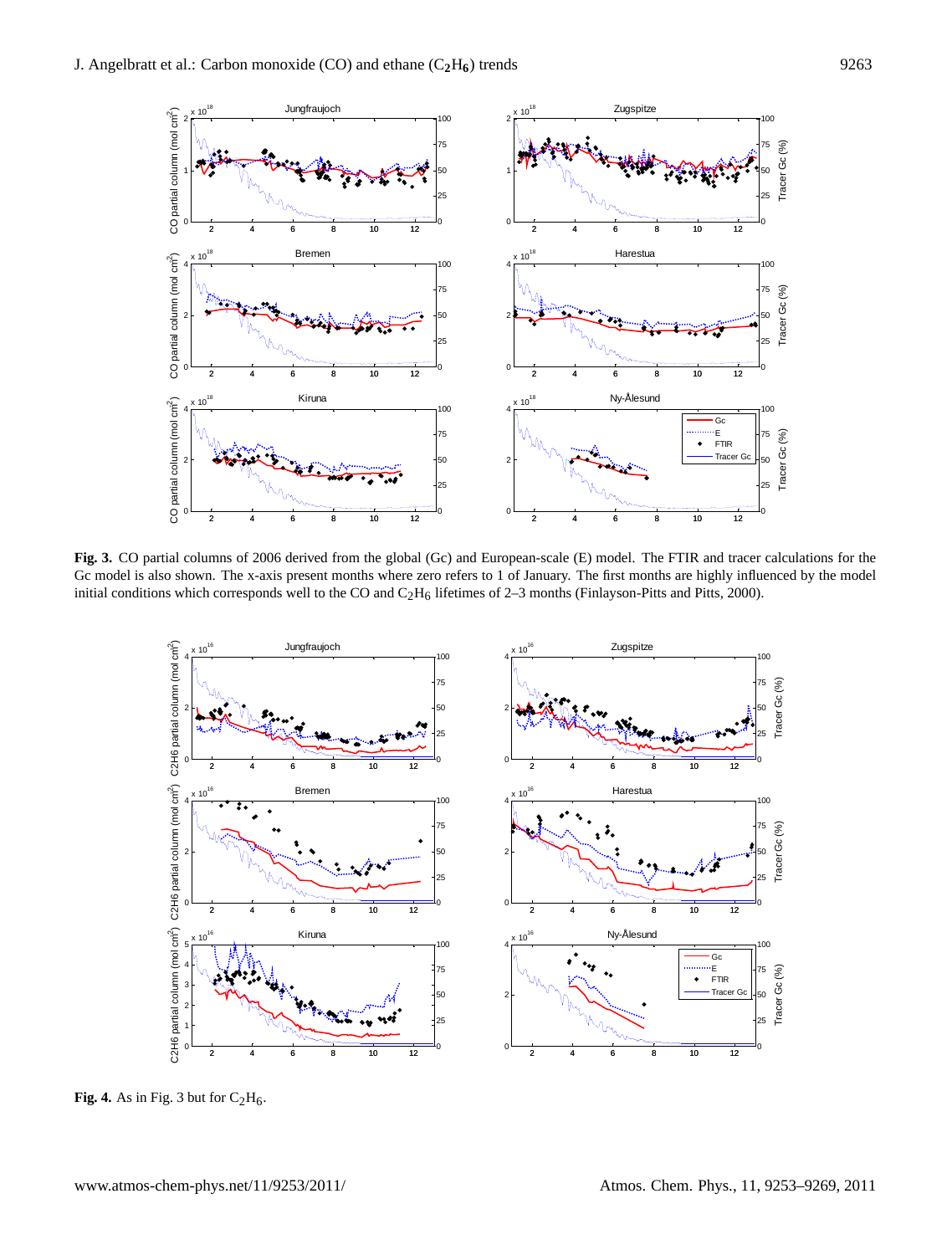**Table 8.** Change in the CO partial column per year through the 1996–2006 time period. All the simulations are done on year 2006 and are scaled to represent the yearly change. No FTIR trends are estimated for Bremen and Ny-Ålesund due to the short time series and lack of winter measurements.

|               | Sensitivity cases $(\% \text{ yr}^{-1})$ |                    |        |        |                       |             |                  |  |
|---------------|------------------------------------------|--------------------|--------|--------|-----------------------|-------------|------------------|--|
|               | GeEUR <sub>20</sub>                      | GcNA <sub>20</sub> | GcEA20 | GcT0.2 | GcCH <sub>4</sub> 1.2 | $\Sigma Gc$ | <b>FTIR</b>      |  |
| Jungfraujoch  | $-0.47$                                  | $-0.22$            | 0.15   | 0.04   | 0.13                  | $-0.37$     | $-0.45 \pm 0.16$ |  |
| Zugspitze     | $-0.58$                                  | $-0.21$            | 0.15   | 0.04   | 0.13                  | $-0.47$     | $-1.00 \pm 0.24$ |  |
| <b>Bremen</b> | $-0.83$                                  | $-0.21$            | 0.15   | 0.04   | 0.13                  | $-0.72$     | N/A              |  |
| Harestua      | $-0.67$                                  | $-0.21$            | 0.16   | 0.04   | 0.13                  | $-0.55$     | $-0.62 \pm 0.19$ |  |
| Kiruna        | $-0.60$                                  | $-0.21$            | 0.16   | 0.04   | 0.12                  | $-0.49$     | $-0.61 \pm 0.16$ |  |
| Ny-Ålesund    | $-0.53$                                  | $-0.20$            | 0.18   | 0.04   | 0.12                  | $-0.39$     | N/A              |  |

## **6.2.2 Sensitivity of CO trends**

The outcome of the global-scale model sensitivity scenarios for CO is presented in Table 8 as percent change per year for each of the participating stations. The outcome is based on average values of all sensitivity and baseline scenarios where January and February data is removed due to the high influence from the initial conditions. The differences between the baseline scenario and the sensitivity scenarios is then scaled with the 11 year period (1996–2006).

The European anthropogenic CO reduction by 20 % (GcEUR20) has the largest impact on the modeled partial columns of all scenarios and could by itself account for a negative trend of 0.47–0.83 %  $yr^{-1}$ . Also, a 20 % reduction in the North American anthropogenic CO emissions (GcNA20) causes negative trends in the modeled partial column from 0.20–0.22 %  $yr^{-1}$ . The increase in the East Asian anthropogenic CO emission by 20 % (GcEA20) gives a positive contribution to the modeled European partial column trends of 0.15–0.18 % yr−<sup>1</sup> ; this region has a slightly smaller impact on the absolute European trends than North America. A global increase in the CH<sub>4</sub> column (GcCH<sub>4</sub>1.2) and an increase in the global temperature by 0.2 ◦C during the 11-year period give a positive contribution to the modeled trends of  $\sim$ 0.15 % yr<sup>-1</sup> for all stations. Although these two scenarios are rough estimations, this highlights the fact that CO seems to be sensitive to both the global temperature and the CH<sup>4</sup> concentration.

When adding the five sensitivity scenarios discussed above (shown as  $\Sigma Gc$  in Table 8), Jungfraujoch, Harestua and Kiruna have modeled trends that are close to the measured trends, while the modeled trend at Zugspitze deviates by a factor of two from the measured trends. The modeled trends follow the measured trends with a smaller trend at Jungfraujoch and larger trends at Harestua and Kiruna. It can also be seen that the modeled trend at Zugspitze is larger than the trends for Jungfraujoch. To exclude the altitude difference between the stations as a reason for this behavior, the trends at the ground layer are also modeled; this is presented in Table 9. In the comparison it can be seen that the trend dif-

**Table 9.** Modeled trends at ground level and adjusted altitude.

|                           | Sensitivity cases (% $yr^{-1}$ ) |                             |  |  |  |  |
|---------------------------|----------------------------------|-----------------------------|--|--|--|--|
|                           | $\Sigma$ Gc altitude<br>adjusted | $\Sigma$ Gc ground<br>level |  |  |  |  |
| Jungfraujoch<br>Zugspitze | $-0.37$<br>$-0.47$               | $-0.60$<br>$-0.67$          |  |  |  |  |

ference is 0.07%  $yr^{-1}$  at the ground while it is 0.10%  $yr^{-1}$ when adjusting for the station levels. From this we conclude that the modeled trend difference between Jungfraujoch and Zugspitze is not due to the different altitudes of the stations but rather has to do with the origin of the air masses at each station. This fact might also be an additional explanation for the measured trend difference between Jungfraujoch and Zugspitze, presented in Sect. 6.1.2. The modeled trends at Bremen and Ny-Ålesund stands out a bit compared to the other stations. The small trend at Ny-Ålesund is not surprising since the station is located in the far north and is hence less affected by the European CO reduction. Bremen on the other hand has a central location and is affected by European CO reductions for all wind directions.

The 20 % reduction and increase in emissions of all anthropogenic species (GcEURAll20, GcNAAll20, GcEAAll20) represents the change in OH chemistry that occurs due to a change in the  $NO<sub>x</sub>$ , NH<sub>3</sub>, NMVOC and  $SO<sub>x</sub>$ concentrations and thereby the assumed change in the CO partial columns. It was shown that the difference between the Gc20 and Gc20All scenarios hardly differs at all between the model calculations for the three regions. Since OH affects the CO concentrations both as (1) a sink and (2) a source through the oxidation of VOCs and CH4, it turns out that these two processes cancel out each other and that the modeled CO partial columns are almost insensitive to changes in  $NO<sub>x</sub>$ , NH<sub>3</sub>, NMVOC and SO<sub>x</sub>.

When considering the mass balance for CO in Eq. (3) we have investigated the presence of trends in three sources,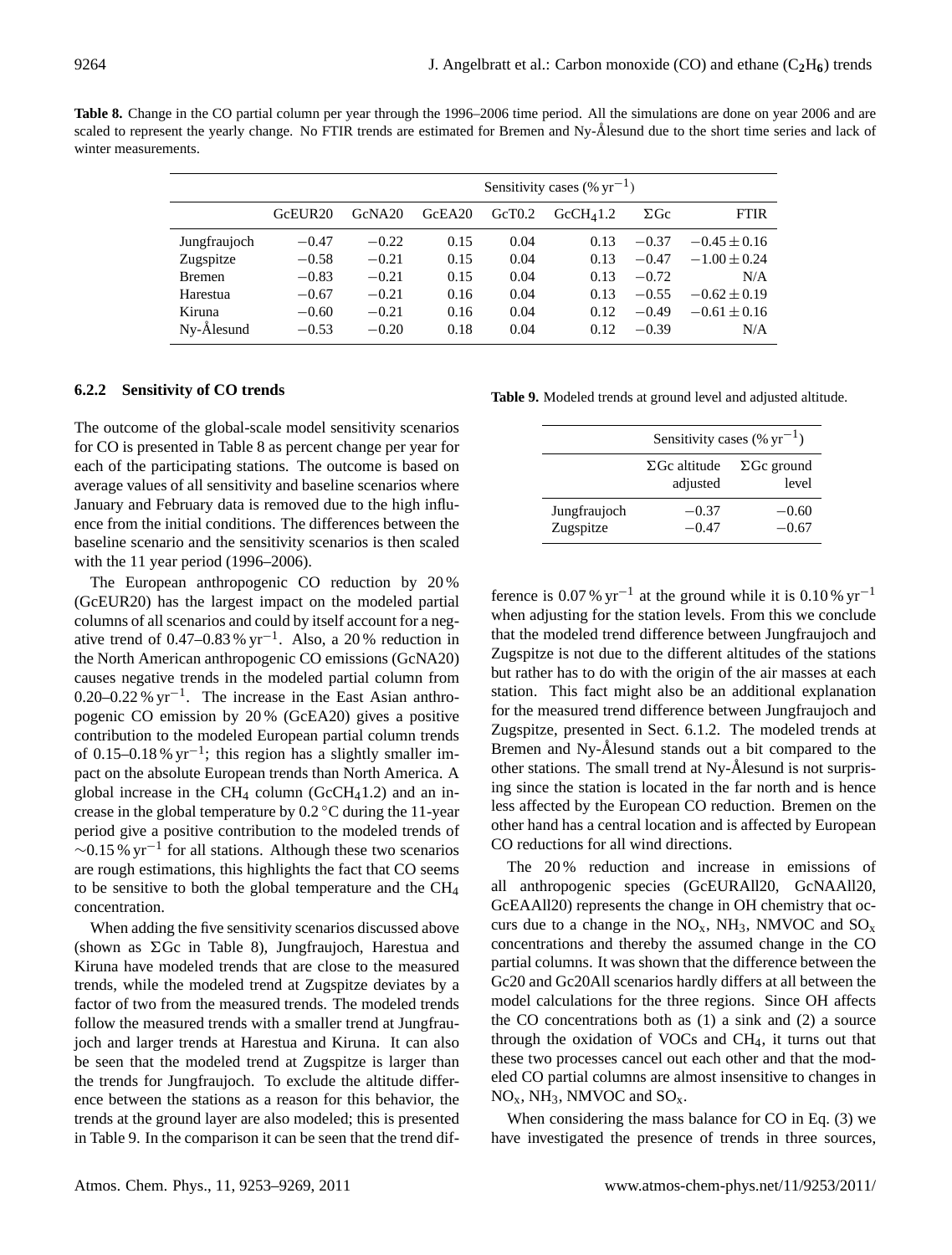namely: anthropogenic CO emissions, oxidation of CH<sub>4</sub> and BVOC (through the GcT0.2 scenario). Possible trends in biomass burning and in the OH radical concentration due to factors other than the emission changes explored above have not been taken into account. Both the OH radical and biomass burning have large inter-annual fluctuations, this is for example shown by Yurganov et al. (2004, 2005) and Montzka et al. (2011), and these fluctuations contribute to the uncertainties in the estimated FTIR trends. To outline the effect on the CO trends of possible changes in the OH radical and biomass burning further studies are needed.

## **6.2.3 Uncertainty analysis**

As discussed in Sect. 5.4, we have conducted a number of tests designed to quantify some of the uncertainties in the calculations, concerning convection, forest-fires and BVOC emissions as well as uncertainties related to the derivation of partial columns from the FTIR measurements (FTIR high and low) and the interpolation between the model layers (Gc high and low). In Fig. 5 the results of these tests are illustrated for Harestua, the results are similar for the other stations participating in this study. It can be seen that the model with the forest fire module (Gcff) in general reproduces the FTIR measurements best compared to the other two versions (G and Gc) where G is close to Gcff while Gc is underestimating the measurements. This illustrates that the convection module decreases the estimated partial columns while the forest fire module increases the partial columns and that the two modules together almost cancel out each other. It is also seen that the derivation of the partial columns from the FTIR measurements is almost insensitive to the seasonal variation of the 100 hPa level. This is not unexpected since a very small fraction of the partial column is located around this level. The model-FTIR comparison is more sensitive to the interpolation between the layers and the BVOC emissions and when removing all North American BVOC emissions a large underestimation of the partial columns of CO is seen.

## **7 Conclusions**

In this paper we have shown negative linear trends from partial columns of CO and  $C_2H_6$  measured with the groundbased solar FTIR technique at four European stations, Jungfraujoch, Zugspitze, Harestua and Kiruna, from the time period of 1996–2006. The negative CO trends vary from  $0.45 \pm 0.16\% \text{ yr}^{-1}$  at Jungfraujoch to  $1.00 \pm 0.24\% \text{ yr}^{-1}$  at Zugspitze and to  $\sim 0.60 \pm 0.20$ % yr<sup>-1</sup> at both Harestua and Kiruna. A similar pattern can be seen in the negative  $C_2H_6$ trends but here the trends are stronger and cover a range from 1.09 ± 0.25 % yr<sup>-1</sup> to 2.11 ± 0.30 % yr<sup>-1</sup>. All the estimated trends are significant on a 2- $\sigma$  level, indicating that a decrease in the two species has occurred in Europe during the 1996–2006 period. To outline possible reasons for the mea-



Fig. 5. Uncertainty analysis for the global-scale EMEP model performed at Harestua data. Except three model versions the interpolation limits for the model with convection is presented (Gc high and low), the FTIR upper and lower uncertainties for the partial columns (FTIR high and low) and one sensitivity scenario when all North American BVOC is removed (Gcnobvoc).

sured negative CO trends the global-scale EMEP model was used in a series of sensitivity scenarios. It was found that the reduction in the European anthropogenic CO emissions during the 1996–2006 period could, to a large extent, explain the negative trends measured at the FTIR stations. Also, the decrease in North American and increase in East Asian anthropogenic CO emissions affected the measured CO partial columns in Europe but to a smaller extent than the European emission reduction. This paper should be considered as a first attempt to explain the CO trends seen in the FTIR measurements. Meteorology for the global-scale EMEP model was only available for 2006, the analysis can be improved in future if meteorology becomes available for the whole time period (1996–2006). Furthermore, of great interest is the effect of the variations in the OH radical and biomass burning on the trends in CO. This has been outside the scope of this article and a more detailed analysis, on a statistical basis, is needed to quantify the exact reasons for the measured trends.

*Acknowledgements.* The authors would like to thank the EU projects UFTIR and HYMN and the Swedish Environmental Protection Agency for financial support. Further, Anders Strandberg, Elisabeth Unden and Glenn Persson are thanked for measurement and data retrieval support. University of Liege was supported by ` the Belgian Science Policy Office (PRODEX and SSD programs) as well as by the European Union projects mentioned here above. We are grateful to the many colleagues who contributed to the FTIR data acquisition at the Jungfraujoch and would like to thank the International Foundation High Altitude Research Stations Jungfraujoch and Gornergrat (HFSJG, Bern) for supporting the facilities needed to perform the observations. The work of David Simpson was further supported by the EU 6th Framework Programme EUCAARI project (contract 036833-2), as well as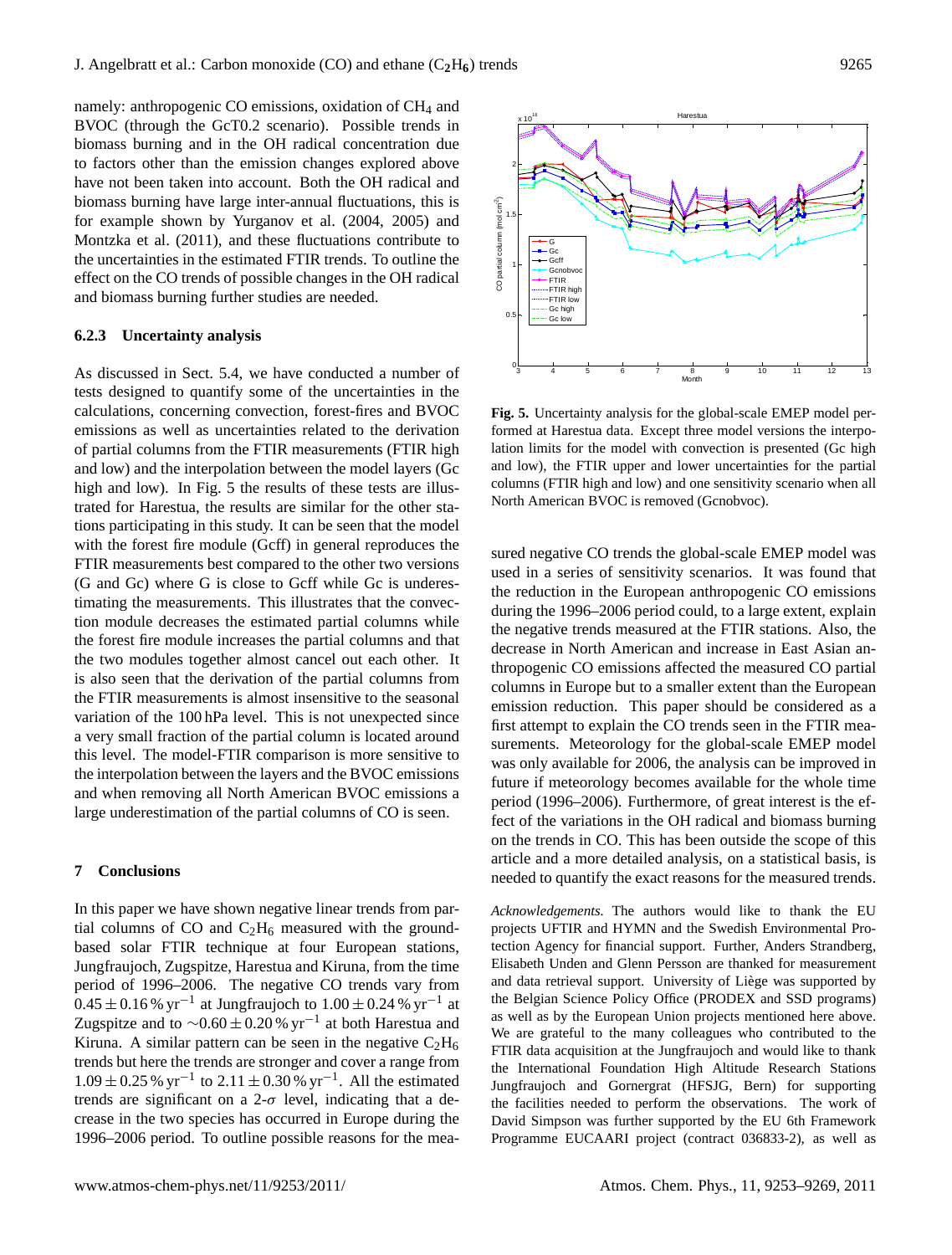by Cooperative Programme for Monitoring and Evaluation of the Long-Range Transmission of Air Pollutants in Europe (EMEP) under UNECE.

Edited by: A. S. H. Prevot

# **References**

- Aikin, A. C., Herman, J. R., Maier, E. J., and Mcquillan, C. J.: Atmospheric Chemistry of Ethane and Ethylene, J. Geophys. Re., 87, 3105–3118, 1982.
- Andersson-Skold, Y. and Simpson, D.: Comparison of the chemical schemes of the EMEP MSC-W and IVL photochemical trajectory models, Atmos. Environ., 33, 1111–1129, 1999.
- Angelbratt, J., Mellqvist, J., Blumenstock, T., Borsdorff, T., Brohede, S., Duchatelet, P., Forster, F., Hase, F., Mahieu, E., Murtagh, D., Petersen, A. K., Schneider, M., Sussmann, R., and Urban, J.: A new method to detect long term trends of methane  $(CH<sub>4</sub>)$  and nitrous oxide (N<sub>2</sub>O) total columns measured within the NDACC ground-based high resolution solar FTIR network, Atmos. Chem. Phys., 11, 6167–6183, [doi:10.5194/acp-11-6167-](http://dx.doi.org/10.5194/acp-11-6167-2011) [2011,](http://dx.doi.org/10.5194/acp-11-6167-2011) 2011.
- Berge, E. and Jakobsen, H. A.: A regional scale multi-layer model for the calculation of long-term transport and deposition of air pollution in Europe, Tellus B, 50, 205–223, 1998.
- Blake, D. R. and Rowland, F. S.: Global Atmospheric Concentrations and Source Strength of Ethane, Nature, 321, 231–233, 1986.
- Crutzen, P. J., Lawrence, M. G., and Pöschl, U.: On the background photochemistry of tropospheric ozone, Tellus A, 51, 123–146, 1999.
- DeMaziere, M., Vigouroux, C., Gardiner, T., Coleman, M., Woods, ` P., Ellingsen, K., Gauss, M., Isaksen, I., Blumenstock, T., Hase, F., Kramer, I., Camy-peyret, C., Chelin, P., Mahieu, E., Demoulin, P., Duchatelet, P., Mellqvist, J., Strandberg, A., Velazco, V., Notholt, J., Sussmann, R., Stremme, W., and Rockmann, A.: The exploitation of ground-based Fourier transform infrared observations for the evaluation of tropospheric trends of greenhouse gases over Europe, Environ. Sci. , 2, 283–293, 2005.
- Derwent, R., Simmonds, P., Seuring, S., and Dimmer, C.: Observations and interpretation of the seasonal cycles in the surface concentrations of ozone and carbon monoxide at Mace Head, Ireland from 1990 to 1994, Atmos. Environ., 32, 145–157, 1998.
- Dlugokencky, E. J., Bruhwiler, L., White, J. W. C., Emmons, L. K., Novelli, P. C., Montzka, S. A., Masarie, K. A., Lang, P. M., Crotwell, A. M., Miller, J. B., and Gatti, L. V.: Observational constraints on recent increases in the atmospheric CH4 burden, Geophys. Res. Lett., 36, L18803 [doi:10.1029/2009gl039780,](http://dx.doi.org/10.1029/2009gl039780) 2009.
- Duchatelet, P., Demoulin, P., Hase, F., Ruhnke, R., Feng, W., Chipperfield, M. P., Bernath, P. F., Boone, C. D., Walker, K. A., and Mahieu, E.: Hydrogen fluoride total and partial column time series above the Jungfraujoch from long-term FTIR measurements: Impact of the line-shape model, characterization of the error budget and seasonal cycle, and comparison with satellite and model data, J. Geophys. Res.-Atmos., 115, D22306, [doi:10.1029/2010jd014677,](http://dx.doi.org/10.1029/2010jd014677) 2010.
- EDGAR: European Commission, Joint Research Centre (JRC)/Netherlands Environmental Assessment Agency (PBL), Emission Database for Global Atmospheric Research (EDGAR), release version 4.0. [http://edgar.jrc.ec.europa.eu,](http://edgar.jrc.ec.europa.eu) 2009.
- Ehhalt, D. H., Schmidt, U., Zander, R., Demoulin, P., and Rinsland, C.: Seasonal cycle and secular trend of the total and tropospheric column abundance of ethane above the Jungfraujoch, J. Geophys. Res., 96, 4985–4994, 1991.
- Emmons, L. K., Hauglustaine, D. A., Müller, J.-F., Carroll, M. A., Brasseur, G. P., Brunner, D., Staehelin, J., Thouret, V., and Marenco, A.: Data composites of airborne observations of tropospheric ozone and its precursors, J. Geophys. Res., 105, 20497- 2-0538, 2000.
- Fagerli, H., Legrand, M., Preunkert, S., Vestreng, V., Simpson, D., and Cerqueira, M.: Modeling historical long-term trends of sulfate, ammonium, and elemental carbon over Europe: A comparison with ice core records in the Alps, J. Geophys. Res.-Atmos., 112, D23s13 [doi:10.1029/2006jd008044,](http://dx.doi.org/10.1029/2006jd008044) 2007.
- Fagerli, H. and Aas, W.: Trends of nitrogen in air and precipitation: Model results and observations at EMEP sites in Europe, 1980–2003, Environ. Pollut., 154, 448–461, [doi:10.1016/j.envpol.2008.01.024,](http://dx.doi.org/10.1016/j.envpol.2008.01.024) 2008.
- Finlayson-Pitts, B. J. and Pitts, J. N.: Chemistry of the upper and lower atmosphere : theory, experiments, and applications, Academic Press, San Diego, xxii, 969 pp., 2000.
- Fiore, A. M., Dentener, F. J., Wild, O., Cuvelier, C., Schultz, M. G., Hess, P., Textor, C., Schulz, M., Doherty, R. M., Horowitz, L. W., MacKenzie, I. A., Sanderson, M. G., Shindell, D. T., Stevenson, D. S., Szopa, S., Van Dingenen, R., Zeng, G., Atherton, C., Bergmann, D., Bey, I., Carmichael, G., Collins, W. J., Duncan, B. N., Faluvegi, G., Folberth, G., Gauss, M., Gong, S., Hauglustaine, D., Holloway, T., Isaksen, I. S. A., Jacob, D. J., Jonson, J. E., Kaminski, J. W., Keating, T. J., Lupu, A., Marmer, E., Montanaro, V., Park, R. J., Pitari, G., Pringle, K. J., Pyle, J. A., Schroeder, S., Vivanco, M. G., Wind, P., Wojcik, G., Wu, S., and Zuber, A.: Multimodel estimates of intercontinental sourcereceptor relationships for ozone pollution, J. GEOPHYS RES-ATMOS, 114, D04301 [doi:10.1029/2008jd010816,](http://dx.doi.org/10.1029/2008jd010816) 2009.
- Gardiner, T., Forbes, A., de Mazire, M., Vigouroux, C., Mahieu, E., Demoulin, P., Velazco, V., Notholt, J., Blumenstock, T., Hase, F., Kramer, I., Sussmann, R., Stremme, W., Mellqvist, J., Strandberg, A., Ellingsen, K., and Gauss, M.: Trend analysis of greenhouse gases over Europe measured by a network of ground-based remote FTIR instruments, Atmos. Chem. Phys., 8, 6719–6727, [doi:10.5194/acp-8-6719-2008,](http://dx.doi.org/10.5194/acp-8-6719-2008) 2008.
- Granier, C., Petron, G., Müller, J. F., and Brasseur, G.: The impact of natural and anthropogenic hydrocarbons on the tropospheric budget of carbon monoxide, Atmos. Environ., 34, 5255–5270, 2000.
- Gilge, S., Plass-Duelmer, C., Fricke, W., Kaiser, A., Ries, L., Buchmann, B., and Steinbacher, M.: Ozone, carbon monoxide and nitrogen oxides time series at four alpine GAW mountain stations in central Europe, 2010.
- Guenther, A. B., Zimmerman, P. R., Harley, P. C., Monson, R. K., and Fall, R.: Isoprene and Monoterpene Emission Rate Variability – Model Evaluations and Sensitivity Analyses, J. Geophys. Res.-Atmos., 98, 12609–12617, 1993.
- Hansen, J., Sato, M., Ruedy, R., Lo, K., Lea, D. W., and Medina-Elizade, M.: Global temperature change, P Natl Acad Sci USA,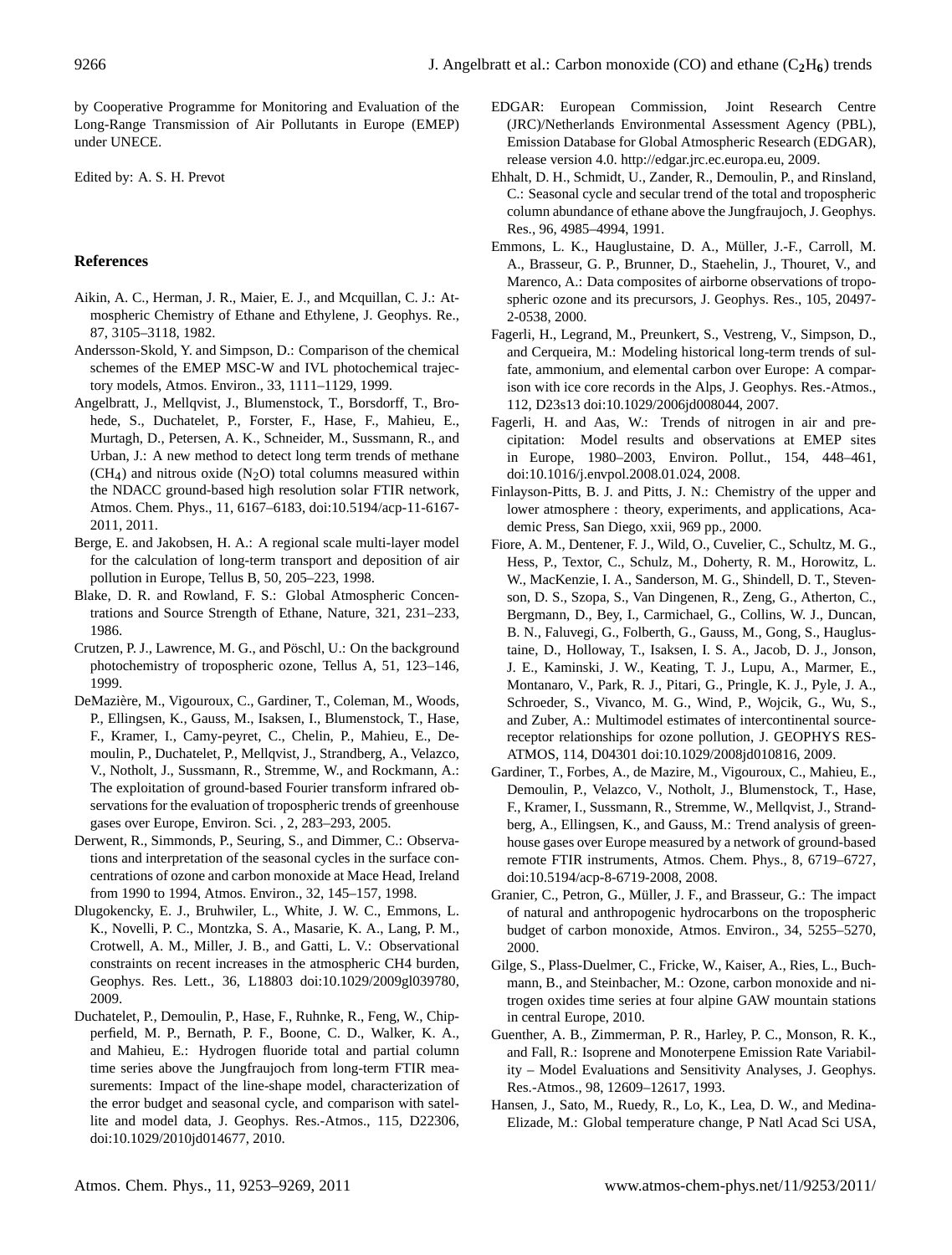103, 14288–14293, [doi:10.1073/pnas.0606291103,](http://dx.doi.org/10.1073/pnas.0606291103) 2006.

- Hase, F., Blumenstock, T., and Paton-Walsh, C.: Analysis of the instrumental line shape of high-resolution Fourier transform IR spectrometers with gas cell measurements and new retrieval software, Appl. Optics, 38, 3417–3422, 1999.
- Hase, F., Hannigan, J. W., Coffey, M. T., Goldman, A., Hopfner, M., Jones, N. B., Rinsland, C. P., and Wood, S. W.: Intercomparison of retrieval codes used for the analysis of high-resolution, ground-based FTIR measurements, J. Quant. Spectrosc. Ra., 87, 25–52, [doi:10.1016/j.jqsrt.2003.12.008,](http://dx.doi.org/10.1016/j.jqsrt.2003.12.008) 2004.
- Holloway, T., Levy, H., and Kasibhatla, P.: Global distribution of carbon monoxide, J. Geophys. Res.-Atmos., 105, 12123–12147, 2000.
- HTAP, T.: Hemispheric Transport of air pollution 2007 Economic commision for Europe, Geneva, Air Pollution Studies No. 16, United Nations, New York and Geneva, 2007.
- Isaksen, I. S. A., Granier, C., Myhre, G., Berntsen, T. K., Dalsoren, S. B., Gauss, M., Klimont, Z., Benestad, R., Bousquet, P., Collins, W., Cox, T., Eyring, V., Fowler, D., Fuzzi, S., Jockel, P., Laj, P., Lohmann, U., Maione, M., Monks, P., Prevot, A. S. H., Raes, F., Richter, A., Rognerud, B., Schulz, M., Shindell, D., Stevenson, D. S., Storelvmo, T., Wang, W. C., van Weele, M., Wild, M., and Wuebbles, D.: Atmospheric composition change: Climate-Chemistry interactions, Atmos. Environ., 43, 5138–5192, [doi:10.1016/j.atmosenv.2009.08.003,](http://dx.doi.org/10.1016/j.atmosenv.2009.08.003) 2009.
- Jonson, J. E., Simpson, D., Fagerli, H., and Solberg, S.: Can we explain the trends in European ozone levels?, Atmos. Chem. Phys., 6, 51–66, [doi:10.5194/acp-6-51-2006,](http://dx.doi.org/10.5194/acp-6-51-2006) 2006.
- Jonson, J. E., Stohl, A., Fiore, A. M., Hess, P., Szopa, S., Wild, O., Zeng, G., Dentener, F. J., Lupu, A., Schultz, M. G., Duncan, B. N., Sudo, K., Wind, P., Schulz, M., Marmer, E., Cuvelier, C., Keating, T., Zuber, A., Valdebenito, A., Dorokhov, V., De Backer, H., Davies, J., Chen, G. H., Johnson, B., Tarasick, D. W., Stübi, R., Newchurch, M.J., von der Gathen, P., Steinbrecht, W., and Claude, H.: A multi-model analysis of vertical ozone profiles, Atmos. Chem. Phys., 10, 5759–5783, [doi:10.5194/acp-](http://dx.doi.org/10.5194/acp-10-5759-2010)[10-5759-2010,](http://dx.doi.org/10.5194/acp-10-5759-2010) 2010.
- Khalil, M. A. K. and Rasmussen, R. A.: Carbon-Monoxide in the Earths Atmosphere – Indications of a Global Increase, Nature, 332, 242–245, 1988.
- Khalil, M. A. K. and Rasmussen, R. A.: Global Decrease in Atmospheric Carbon-Monoxide Concentration, Nature, 370, 639–641, 1994.
- Källén, E.: HIRLAM documentation manual. System 2.5. Technical report, HIRLAM, p. 178, p. 55, appendix, available from SMHI, S-60176 Norrköping, Sweden., 1996.
- Lelieveld, J., Peters, W., Dentener, F. J., and Krol, M. C.: Stability of tropospheric hydroxyl chemistry, J. Geophys. Res.-Atmos., 107, 4715, [doi:10.1029/2002jd002272,](http://dx.doi.org/10.1029/2002jd002272) 2002.
- Lenschow, H. S. and Tsyro, S.: Meteorological input data for EMEP/MSC-W air pollution models, EMEP MSC-W Note 2/2000, The Norwegian Meteorological Institute, Oslo, Norway, 2000.
- Logan, J. A.: An analysis of ozonesonde data for the troposphere: Recommendations for testing 3-D models and development of a gridded climatology for tropospheric ozone, J. Geophys. Res.- Atmos., 104, 16115–16149, 1999.
- Mahieu, E., Zander, R., Delbouille, L., Demoulin, P., Roland, G., and Servais, C.: Observed trends in total vertical column abun-

dances of atmospheric gases from IR solar spectra recorded at the Jungfraujoch, J. Atmos. Chem., 28, 227–243, 1997.

- Metzger, S., Dentener, F., Pandis, S., and Lelieveld, J.: Gas/aerosol partitioning: 1. A computationally efficient model, J. Geophys. Res.-Atmos., 107, 4312, [doi:10.1029/2001jd001102,](http://dx.doi.org/10.1029/2001jd001102) 2002.
- Monks, P. S., Granier, C., Fuzzi, S., Stohl, A., Williams, M. L., Akimoto, H., Amann, M., Baklanov, A., Baltensperger, U., Bey, I., Blake, N., Blake, R. S., Carslaw, K., Cooper, O. R., Dentener, F., Fowler, D., Fragkou, E., Frost, G. J., Generoso, S., Ginoux, P., Grewe, V., Guenther, A., Hansson, H. C., Henne, S., Hjorth, J., Hofzumahaus, A., Huntrieser, H., Isaksen, I. S. A., Jenkin, M. E., Kaiser, J., Kanakidou, M., Klimont, Z., Kulmala, M., Laj, P., Lawrence, M. G., Lee, J. D., Liousse, C., Maione, M., McFiggans, G., Metzger, A., Mieville, A., Moussiopoulos, N., Orlando, J. J., O'Dowd, C. D., Palmer, P. I., Parrish, D. D., Petzold, A., Platt, U., Poschl, U., Prevot, A. S. H., Reeves, C. E., Reimann, S., Rudich, Y., Sellegri, K., Steinbrecher, R., Simpson, D., ten Brink, H., Theloke, J., van der Werf, G. R., Vautard, R., Vestreng, V., Vlachokostas, C., and von Glasow, R.: Atmospheric composition change – global and regional air quality, Atmos. Environ., 43, 5268–5350, [doi:10.1016/j.atmosenv.2009.08.021,](http://dx.doi.org/10.1016/j.atmosenv.2009.08.021) 2009.
- Montgomery, D. C., Jennings, C. L., and Kulahci, M.: Introduction to time series analysis and forecasting, Wiley series in probability and statistics, Wiley-Interscience, Hoboken, N. J., xi, 445 pp., 2008.
- Montzka, S. A., Krol, M., Dlugokencky, E., Hall, B., Jockel, P., and Lelieveld, J.: Small Interannual Variability of Global Atmospheric Hydroxyl, Science, 331, [doi:10.1126/science.1197640,](http://dx.doi.org/10.1126/science.1197640) 2011.
- Novelli, P. C., Masarie, K. A., Lang, P. M., Hall, B. D., Myers, R. C., and Elkins, J. W.: Reanalysis of tropospheric CO trends: Effects of the 1997-1998 wildfires, J. Geophys. Res.-Atmos., 108, 4464, [doi:10.1029/2002jd003031,](http://dx.doi.org/10.1029/2002jd003031) 2003.
- Passant, N. R.: Speciation of UK emissions of non-methane volatile organic compounds, AEAT/ENV/R/0545 Issue 1, 2002.
- Reidmiller, D. R., Fiore, A. M., Jaffe, D. A., Bergmann, D., Cuvelier, C., Dentener, F. J., Duncan, B. N., Folberth, G., Gauss, M., Gong, S., Hess, P., Jonson, J. E., Keating, T., Lupu, A., Marmer, E., Park, R., Schultz, M. G., Shindell, D. T., Szopa, S., Vivanco, M. G., Wild, O., and Zuber, A.: The influence of foreign vs. North American emissions on surface ozone in the US, Atmos. Chem. Phys., 9, 5027–5042, [doi:10.5194/acp-9-5027-2009,](http://dx.doi.org/10.5194/acp-9-5027-2009) 2009.
- Rinsland, C. P., Jones, N. B., Connor, B. J., Logan, J. A., Pougatchev, N. S., Goldman, A., Murcray, F. J., Stephen, T. M., Pine, A. S., Zander, R., Mahieu, E., and Demoulin, P.: Northern and southern hemisphere ground-based infrared spectroscopic measurements of tropospheric carbon monoxide and ethane, J. Geophys. Res.-Atmos., 103, 28197–28217, 1998.
- Rinsland, C. P., Mahieu, E., Zander, R., Demoulin, P., Forrer, J., and Buchmann, B.: Free tropospheric CO,  $C_2H_6$ , and HCN above central Europe: Recent measurements from the Jungfraujoch station including the detection of elevated columns during 1998, J. Geophys. Res.-Atmos., 105, 24235–24249, 2000.
- Rinsland, C. P., Goldman, A., Hannigan, J. W., Wood, S. W., Chiou, L. S., and Mahieu, E.: Long-term trends of tropospheric carbon monoxide and hydrogen cyanide from analysis of high resolution infrared solar spectra, J. Quant. Spectrosc. Ra., 104, 40–51, [doi:10.1016/j.jqsrt.2006.08.008,](http://dx.doi.org/10.1016/j.jqsrt.2006.08.008) 2007.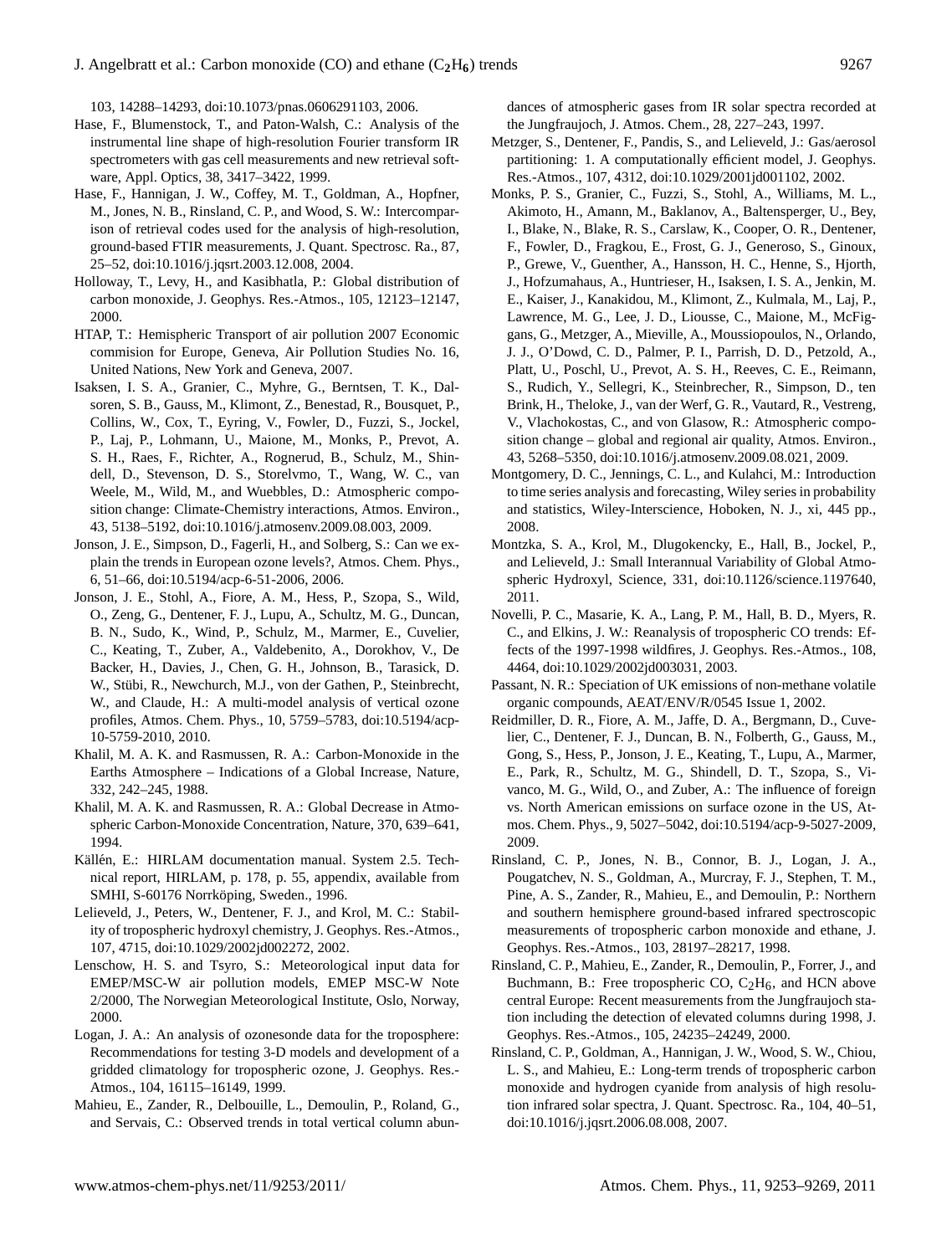- Rodgers, C. D.: Inverse Methods for Atmospheric Sounding, Series on Atmospheric, Oceanic and Planetary Physics, 2, 55–63, 2000.
- Rothman, L. S., Jacquemart, D., Barbe, A., Benner, D. C., Birk, M., Brown, L. R., Carleer, M. R., Chackerian, C., Chance, K., Coudert, L. H., V, D., Devi, V. M., Flaud, J. M., Gamache, R. R., Goldman, A., Hartmann, J. M., Jucks, K. W., Maki, A. G., Mandin, J. Y., Massie, S. T., Orphal, J., Perrin, A., Rinsland, C. P., Smith, M. A. H., Tennyson, J., Tolchenov, R. N., Toth, R. A., Vander Auwera, J., Varanasi, P., and Wagner, G.: The HITRAN 2004 molecular spectroscopic database, J. Quant. Spectrosc. Ra., 96, 139–204, [doi:10.1016/j.jqsrt.2004.10.008,](http://dx.doi.org/10.1016/j.jqsrt.2004.10.008) 2005.
- Sanderson, M. G., Dentener, F. J., Fiore, A. M., Cuvelier, C., Keating, T. J., Zuber, A., Atherton, C. S., Bergmann, D. J., Diehl, T., Doherty, R. M., Duncan, B. N., Hess, P., Horowitz, L. W., Jacob, D. J., Jonson, J. E., Kaminski, J. W., Lupu, A., MacKenzie, I. A., Mancini, E., Marmer, E., Park, R., Pitari, G., Prather, M. J., Pringle, K. J., Schroeder, S., Schultz, M. G., Shindell, D. T., Szopa, S., Wild, O., and Wind, P.: A multi-model study of the hemispheric transport and deposition of oxidised nitrogen, Geophys. Res. Lett., 35, L17815, [doi:10.1029/2008gl035389,](http://dx.doi.org/10.1029/2008gl035389) 2008.
- Shindell, D. T., Faluvegi, G., Stevenson, D. S., Krol, M. C., Emmons, L. K., Lamarque, J. F., Petron, G., Dentener, F. J., Ellingsen, K., Schultz, M. G., Wild, O., Amann, M., Atherton, C. S., Bergmann, D. J., Bey, I., Butler, T., Cofala, J., Collins, W. J., Derwent, R. G., Doherty, R. M., Drevet, J., Eskes, H. J., Fiore, A. M., Gauss, M., Hauglustaine, D. A., Horowitz, L. W., Isaksen, I. S. A., Lawrence, M. G., Montanaro, V., Muller, J. F., Pitari, G., Prather, M. J., Pyle, J. A., Rast, S., Rodriguez, J. M., Sanderson, M. G., Savage, N. H., Strahan, S. E., Sudo, K., Szopa, S., Unger, N., van Noije, T. P. C., and Zeng, G.: Multimodel simulations of carbon monoxide: Comparison with observations and projected near-future changes, J. Geophys. Res.- Atmos., 111, D19306, [doi:10.1029/2006jd007100,](http://dx.doi.org/10.1029/2006jd007100) 2006.
- Shindell, D. T., Chin, M., Dentener, F., Doherty, R. M., Faluvegi, G., Fiore, A. M., Hess, P., Koch, D. M., MacKenzie, I. A., Sanderson, M. G., Schultz, M. G., Schulz, M., Stevenson, D. S., Teich, H., Textor, C., Wild, O., Bergmann, D. J., Bey, I., Bian, H., Cuvelier, C., Duncan, B. N., Folberth, G., Horowitz, L. W., Jonson, J., Kaminski, J. W., Marmer, E., Park, R., Pringle, K. J., Schroeder, S., Szopa, S., Takemura, T., Zeng, G., Keating, T. J., and Zuber, A.: A multi-model assessment of pollution transport to the Arctic, Atmos. Chem. Phys., 8, 5353–5372, [doi:10.5194/acp-8-5353-2008,](http://dx.doi.org/10.5194/acp-8-5353-2008) 2008.
- Simpson, D., Guenther, A., Hewitt, C. N., and Steinbrecher, R.: Biogenic Emissions in Europe .1. Estimates and Uncertainties, J. Geophys. Res.-Atmos., 100, 22875–22890, 1995.
- Simpson, D., Winiwarter, W., Borjesson, G., Cinderby, S., Ferreiro, A., Guenther, A., Hewitt, C. N., Janson, R., Khalil, M. A. K., Owen, S., Pierce, T. E., Puxbaum, H., Shearer, M., Skiba, U., Steinbrecher, R., Tarrason, L., and Oquist, M. G.: Inventorying emissions from nature in Europe, J. Geophys. Res.-Atmos., 104, 8113–8152, 1999.
- Simpson, D., Fagerli, H., Jonson, J., Tsyro, S., Wind, P., and Tuovinen, J.-P.: The EMEP Unified Eulerian Model. Model Description The Norwegian Meteorological Institute, Oslo, Norway, 2003a.
- Simpson, D., Fagerli, H., Solberg, S., and Aas, W.: Photo-oxidants, EMEP MSC-W Report 1/2003, Part II, Unified EMEP Model performance, Norwegian Meteorological Institute, Oslo, Nor-

way, 1/2003, Part II, 2003b.

- Simpson, D., Tuovinen, J. P., Emberson, L., and Ashmore, M. R.: Characteristics of an ozone deposition module II: Sensitivity analysis, Water Air Soil. Poll., 143, 123–137, 2003c.
- Simpson, D., Fagerli, H., Hellsten, S., Knulst, J. C., and Westling, O.: Comparison of modelled and monitored deposition fluxes of sulphur and nitrogen to ICP-forest sites in Europe, Biogeosciences, 3, 337–355, 2006,

[http://www.biogeosciences.net/3/337/2006/.](http://www.biogeosciences.net/3/337/2006/)

- Simpson, D., Michael Gauss, S. T., and Valdebenito, A.: Model Updates Transboundary acidification, eutrophication and ground level ozone in Europe EMEP Status Report 1/2010, The Norwegian Meteorological Institute, Oslo, Norway, 2010.
- Stevenson, D. S., Dentener, F. J., Schultz, M. G., Ellingsen, K., van Noije, T. P. C., Wild, O., Zeng, G., Amann, M., Atherton, C. S., Bell, N., Bergmann, D. J., Bey, I., Butler, T., Cofala, J., Collins, W. J., Derwent, R. G., Doherty, R. M., Drevet, J., Eskes, H. J., Fiore, A. M., Gauss, M., Hauglustaine, D. A., Horowitz, L. W., Isaksen, I. S. A., Krol, M. C., Lamarque, J. F., Lawrence, M. G., Montanaro, V., Muller, J. F., Pitari, G., Prather, M. J., Pyle, J. A., Rast, S., Rodriguez, J. M., Sanderson, M. G., Savage, N. H., Shindell, D. T., Strahan, S. E., Sudo, K., and Szopa, S.: Multimodel ensemble simulations of present-day and near-future tropospheric ozone, J. Geophys. Res.-Atmos., 111, D08301, [doi:10.1029/2005jd006338,](http://dx.doi.org/10.1029/2005jd006338) 2006.
- Tarrason, L., Fagerli, H., Gauss, M., Ny'ıri, A., Simpson, D., Tsyro, S., and Aas, W.: S, N and O3 in EEECA countries, in: In Transboundary Acidification, Eutrophication and Ground Level Ozone in Europe in 2006. EMEP Status Report 1/2008, 67–86, The Norwegian Meteorological Institute, Oslo, Norway, 2008.
- van der Werf, G. R., Randerson, J. T., Giglio, L., Collatz, G. J., Kasibhatla, P. S., and Arellano Jr., A. F.: Interannual variability in global biomass burning emissions from 1997 to 2004, Atmos. Chem. Phys., 6, 3423–3441, [doi:10.5194/acp-6-3423-2006,](http://dx.doi.org/10.5194/acp-6-3423-2006) 2006.
- Warneck, P.: Chemistry of the natural atmosphere, 2nd ed., This is volume 71 in the International geophysics series, Academic Press, San Diego, xvii, 927 pp., 2000.
- Warneke, C., de Gouw, J. A., Del Negro, L., Brioude, J., McKeen, S., Stark, H., Kuster, W. C., Goldan, P. D., Trainer, M., Fehsenfeld, F. C., Wiedinmyer, C., Guenther, A. B., Hansel, A., Wisthaler, A., Atlas, E., Holloway, J. S., Ryerson, T. B., Peischl, J., Huey, L. G., and Hanks, A. T. C.: Biogenic emission measurement and inventories determination of biogenic emissions in the eastern United States and Texas and comparison with biogenic emission inventories, J. Geophys. Res.-Atmos., 115, D00F18, [doi:10.1029/2009JD012445,](http://dx.doi.org/10.1029/2009JD012445) 2010.
- Vieno, M., Dore, A. J., Stevenson, D. S., Doherty, R., Heal, M. R., Reis, S., Hallsworth, S., Tarrason, L., Wind, P., Fowler, D., Simpson, D., and Sutton, M. A.: Modelling surface ozone during the 2003 heat-wave in the UK, Atmos. Chem. Phys., 10, 7963– 7978, [doi:10.5194/acp-10-7963-2010,](http://dx.doi.org/10.5194/acp-10-7963-2010) 2010.
- Vigouroux, C., De Mazire, M., Demoulin, P., Servais, C., Hase, F., Blumenstock, T., Kramer, I., Schneider, M., Mellqvist, J., Strandberg, A., Velazco, V., Notholt, J., Sussmann, R., Stremme, W., Rockmann, A., Gardiner, T., Coleman, M., and Woods, P.: Evaluation of tropospheric and stratospheric ozone trends over Western Europe from ground-based FTIR network observations, Atmos. Chem. Phys., 8, 6865–6886, [doi:10.5194/acp-8-6865-](http://dx.doi.org/10.5194/acp-8-6865-2008)